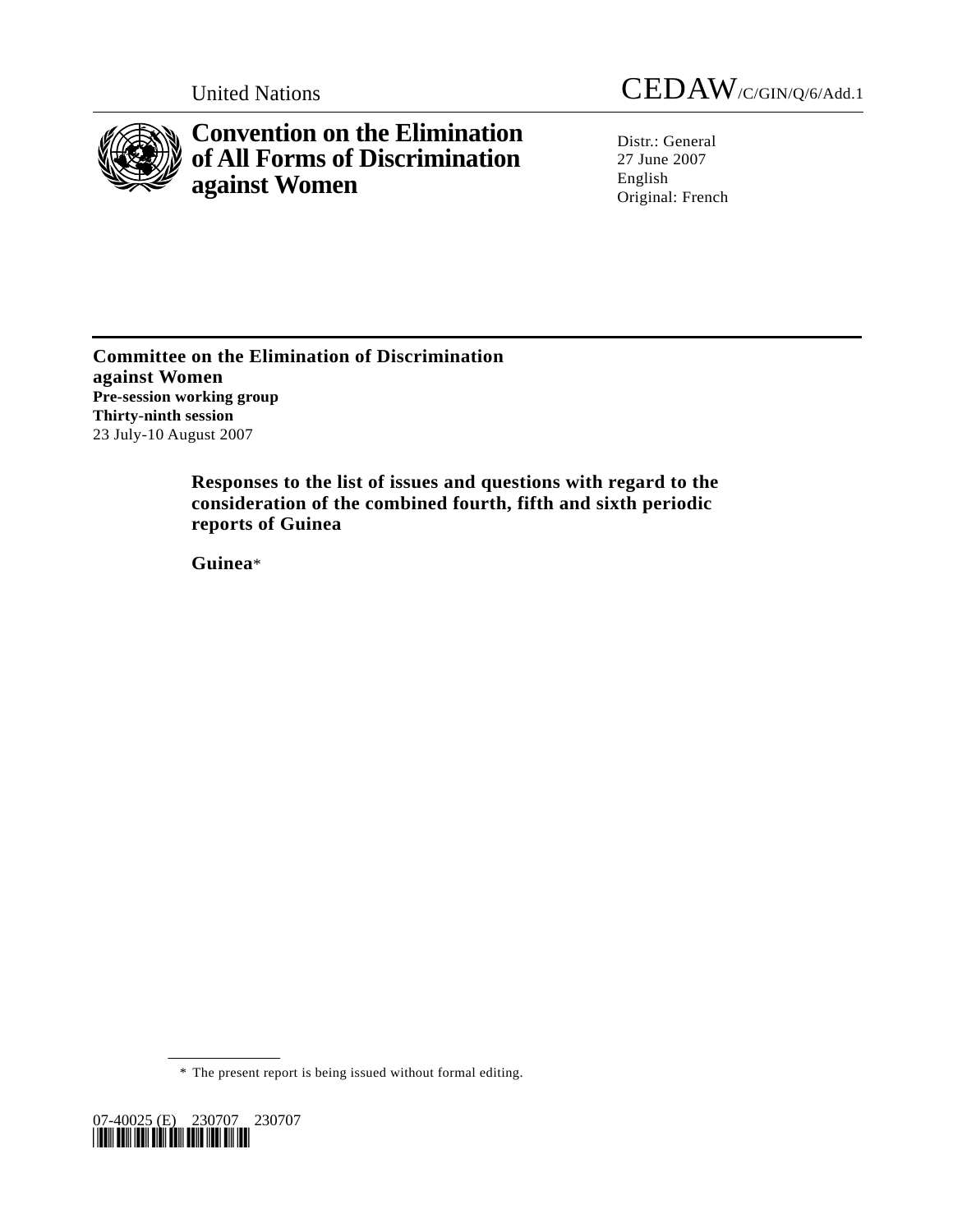# Contents

| A. |                                                               |
|----|---------------------------------------------------------------|
|    |                                                               |
|    |                                                               |
|    |                                                               |
|    |                                                               |
|    |                                                               |
|    |                                                               |
|    | Participation of women in political life and decision-making  |
|    | 1.                                                            |
|    | 2.                                                            |
|    | 3.                                                            |
| Β. |                                                               |
|    | L.                                                            |
|    |                                                               |
|    | II.                                                           |
|    | 1.                                                            |
|    | 2.                                                            |
|    | 3.<br>Measures taken to combat the HIV/AIDS pandemic          |
|    | Achievements, difficulties and prospects for the future<br>4. |
|    | Ш.                                                            |
|    |                                                               |
|    |                                                               |
|    | 1.                                                            |
|    | 2.                                                            |
|    | 3.                                                            |
|    |                                                               |
|    | 1.                                                            |
|    | 2.                                                            |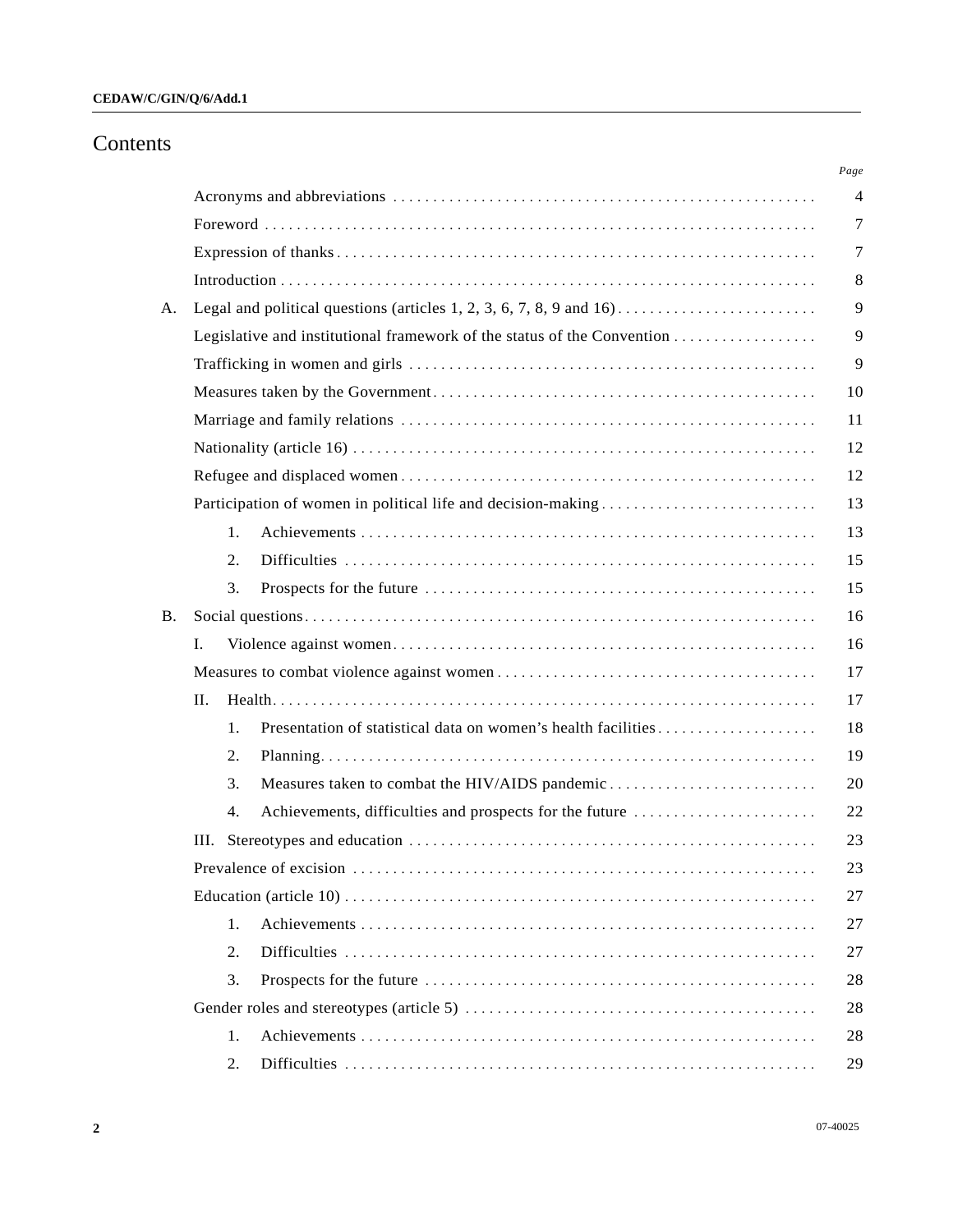# **CEDAW/C/GIN/Q/6/Add.1**

|                | 3. |                                                                                  | 29 |
|----------------|----|----------------------------------------------------------------------------------|----|
| $\mathbf{C}$ . |    |                                                                                  | 29 |
|                |    | Employment, rural women, access to property and poverty (articles 11, 13 and 14) | 29 |
|                |    |                                                                                  | 29 |
|                | 1. |                                                                                  | 29 |
|                | 2. |                                                                                  | 29 |
|                | 3. |                                                                                  | 29 |
|                |    |                                                                                  | 30 |
|                | 1. |                                                                                  | 30 |
|                | 2. |                                                                                  | 30 |
|                | 3. |                                                                                  | 30 |
|                |    |                                                                                  | 30 |
|                | 1. |                                                                                  | 31 |
|                | 2. |                                                                                  | 31 |
|                | 3. |                                                                                  | 31 |
| D.             |    |                                                                                  | 31 |
|                | 1. |                                                                                  | 31 |
|                | 2. |                                                                                  | 31 |
|                | 3. |                                                                                  | 32 |
|                | 4. |                                                                                  | 32 |
|                | 5. |                                                                                  | 32 |
|                |    | (a)                                                                              | 32 |
|                |    | International non-governmental organizations and the like<br>(b)                 | 32 |
|                |    | (c)                                                                              | 32 |
|                |    | (d)                                                                              | 33 |
|                |    |                                                                                  | 33 |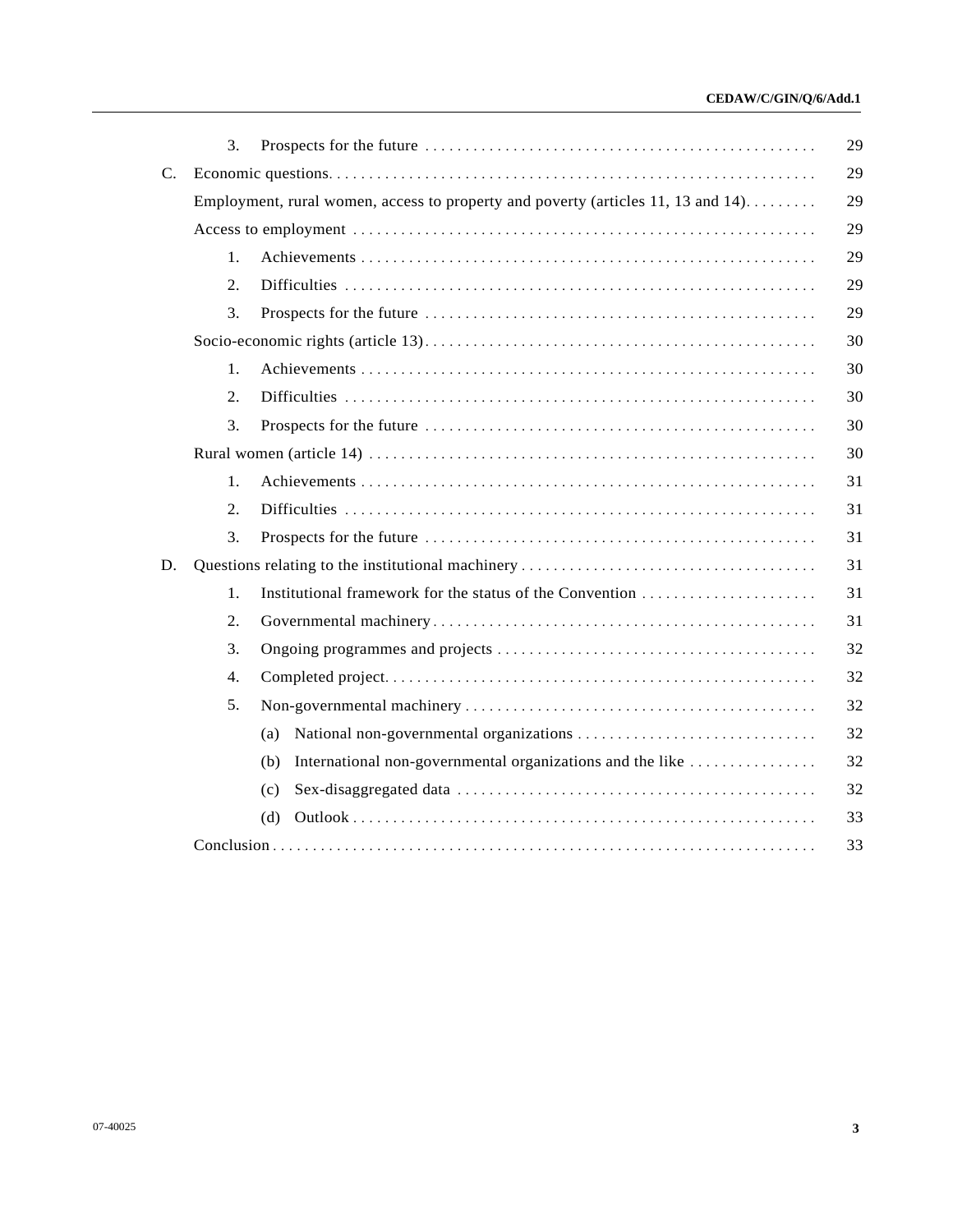# **Acronyms and abbreviations**

| <b>ACEEF</b>   | Action against the Exploitation of Children and Women                                                    |
|----------------|----------------------------------------------------------------------------------------------------------|
| AEJTG          | Association of Child Workers and Young Workers of Guinea                                                 |
| AGBEF          | Guinean Association for Family Welfare                                                                   |
| AIDS           | Acquired immunodeficiency syndrome                                                                       |
|                | ASFEGMASSI/SWAA Association of Guinean Women against Sexually Transmitted<br>Diseases including HIV/AIDS |
| BAC            | Baccalaureate                                                                                            |
| BACC           | Canadian cooperation support office                                                                      |
| BEP            | Brevet d'études professionnelles                                                                         |
| CAFODEG        | Support and Training Centre for Development, Savings and<br>Loans, and Civic Education                   |
| CDVA           | Centre for Voluntary and Anonymous Screening                                                             |
| CECI           | Canadian Centre for International Studies and Cooperation                                                |
| CEDAW          | Convention on the Elimination of All Forms of Discrimination<br>against Women                            |
| CENAFOD        | African Centre for Development Training                                                                  |
| CEOC           | Comprehensive emergency obstetric care                                                                   |
| CLP            | Local centre for the protection of children and women                                                    |
| CONAG/DCF      | Guinean National Coalition for Women's Rights and<br>Citizenship                                         |
| <b>CONEBAT</b> | National Commission on Basic Education for All                                                           |
| <b>CPTAFE</b>  | Unit against Harmful Traditional Practices Affecting Women<br>and Children                               |
| CYP            | Couple/years of protection                                                                               |
| DRH            | <b>Human Resources Division</b>                                                                          |
| ECOWAS         | Economic Community of West African States                                                                |
| EDSG           | Demographic and Health Survey/Guinea                                                                     |
| <b>ENATEC</b>  | National Survey on Trafficking in Children in Guinea                                                     |
| EOC            | Emergency obstetric care                                                                                 |
| EPI/PHC/ED     | Expanded Programme on Immunization/Primary health<br>care/Essential drugs                                |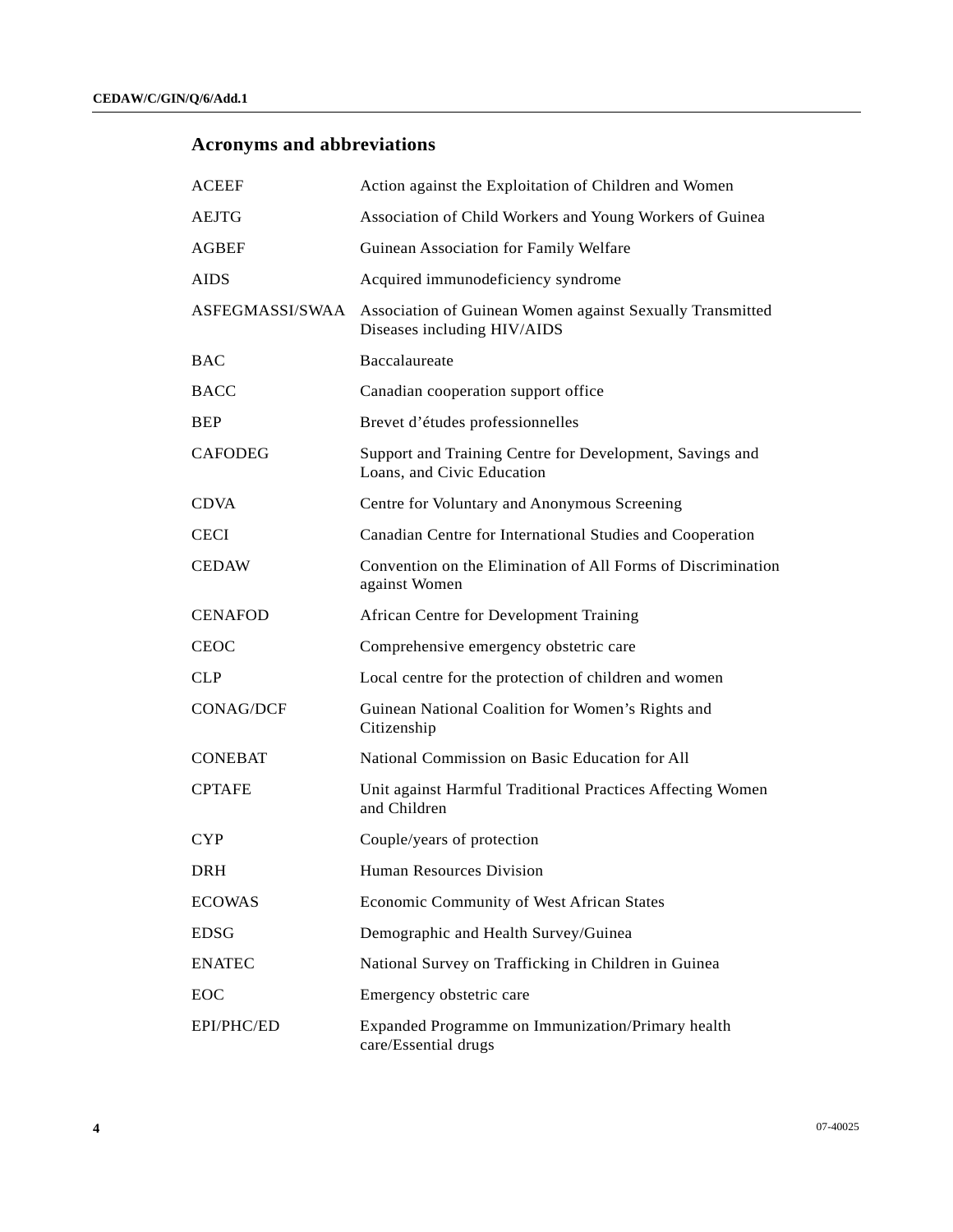| <b>FGM</b>      | Female genital mutilation                                                          |
|-----------------|------------------------------------------------------------------------------------|
| <b>FONAEF</b>   | National Fund to Support Women's Economic Activities                               |
| <b>GAE</b>      | Self-management of businesses                                                      |
| GF              | Guinean francs                                                                     |
| <b>IFES</b>     | <b>International Foundation for Election Systems</b>                               |
| <b>IOM</b>      | International Organization for Migration                                           |
| <b>IRC</b>      | <b>International Rescue Committee</b>                                              |
| <b>KFW</b>      | German cooperation                                                                 |
| <b>MASPFE</b>   | Ministry of Social Affairs and the Promotion of Women and<br>Childhood             |
| <b>MACFE</b>    | Ministry of Social Affairs, Status of Women and Childhood                          |
| MDG             | Millennium Development Goal                                                        |
| MSP             | Ministry of Public Health                                                          |
| <b>MURIGA</b>   | Community-based cooperative for dealing with pregnancy and<br>childbirth risks     |
| <b>NEPAD</b>    | New Partnership for Africa's Development                                           |
| <b>OPDAS</b>    | Organization of First Ladies against AIDS in Africa                                |
| <b>OSFAM</b>    | Family health option                                                               |
| PDLG            | Guinean Local Development Programme                                                |
| PSI.            | Population Services International                                                  |
| <b>PMTCT</b>    | Prevention of mother-to-child transmission                                         |
| <b>REFAMP/G</b> | Network of Female Former Ministers and<br>Parliamentarians/Guinea                  |
| $REGAP+$        | Network of Persons Living with HIV/AIDS                                            |
| <b>REGESS</b>   | Guinean Network for a Social and Cooperative Economy                               |
| <b>ROPPA</b>    | West African Network of Peasant Organizations and<br><b>Agricultural Producers</b> |
| SAGA            | Social and gender analysis                                                         |
| <b>STD</b>      | Sexually transmitted disease                                                       |
| <b>UNDP</b>     | <b>United Nations Development Programme</b>                                        |
| <b>UNFPA</b>    | <b>United Nations Population Fund</b>                                              |
| <b>UNHCR</b>    | United Nations High Commissioner for Refugees                                      |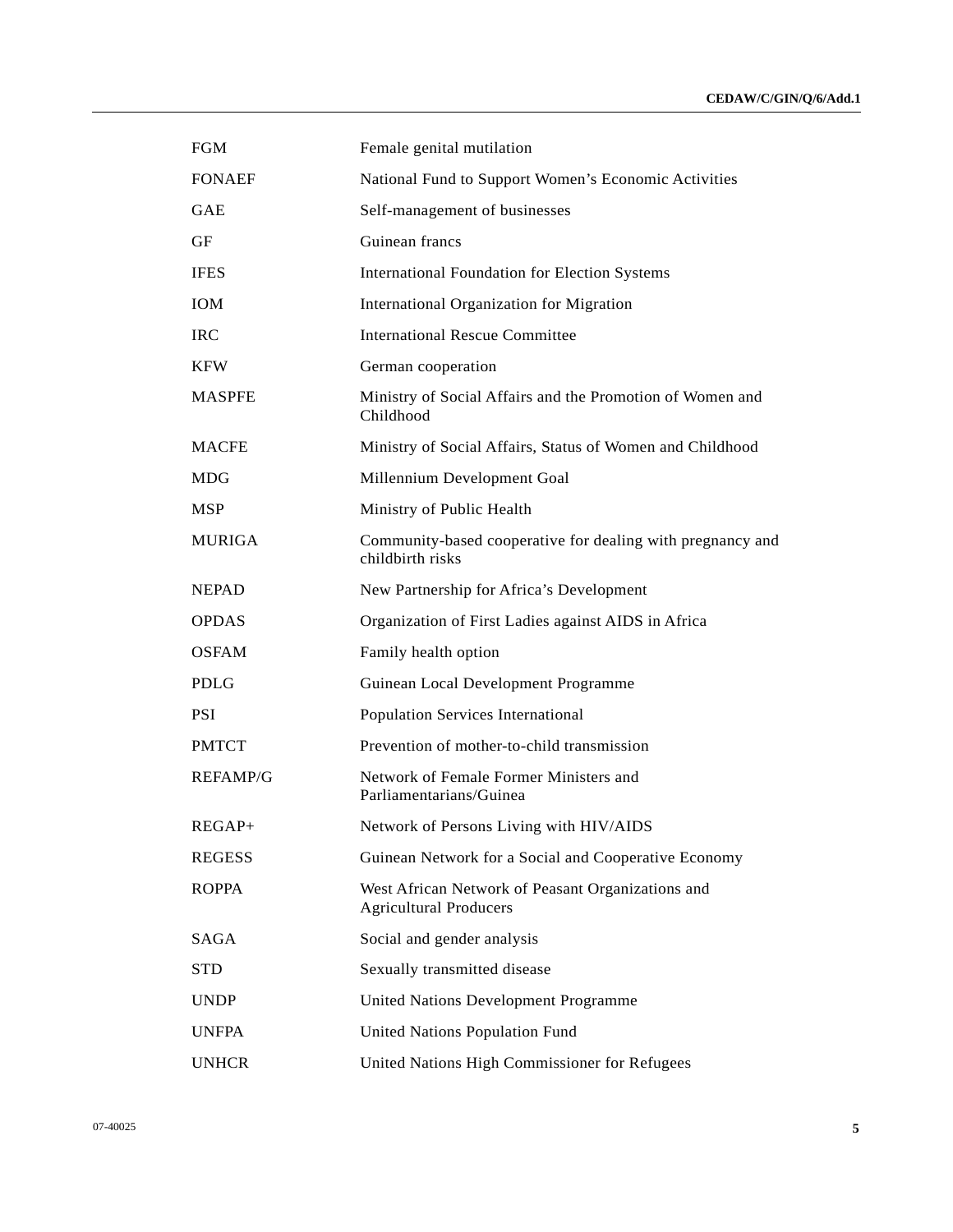| <b>UNICEF</b> | United Nations Children's Fund                     |
|---------------|----------------------------------------------------|
| <b>USAID</b>  | United States Agency for International Development |
| YETE MALI     | Savings and loan cooperative                       |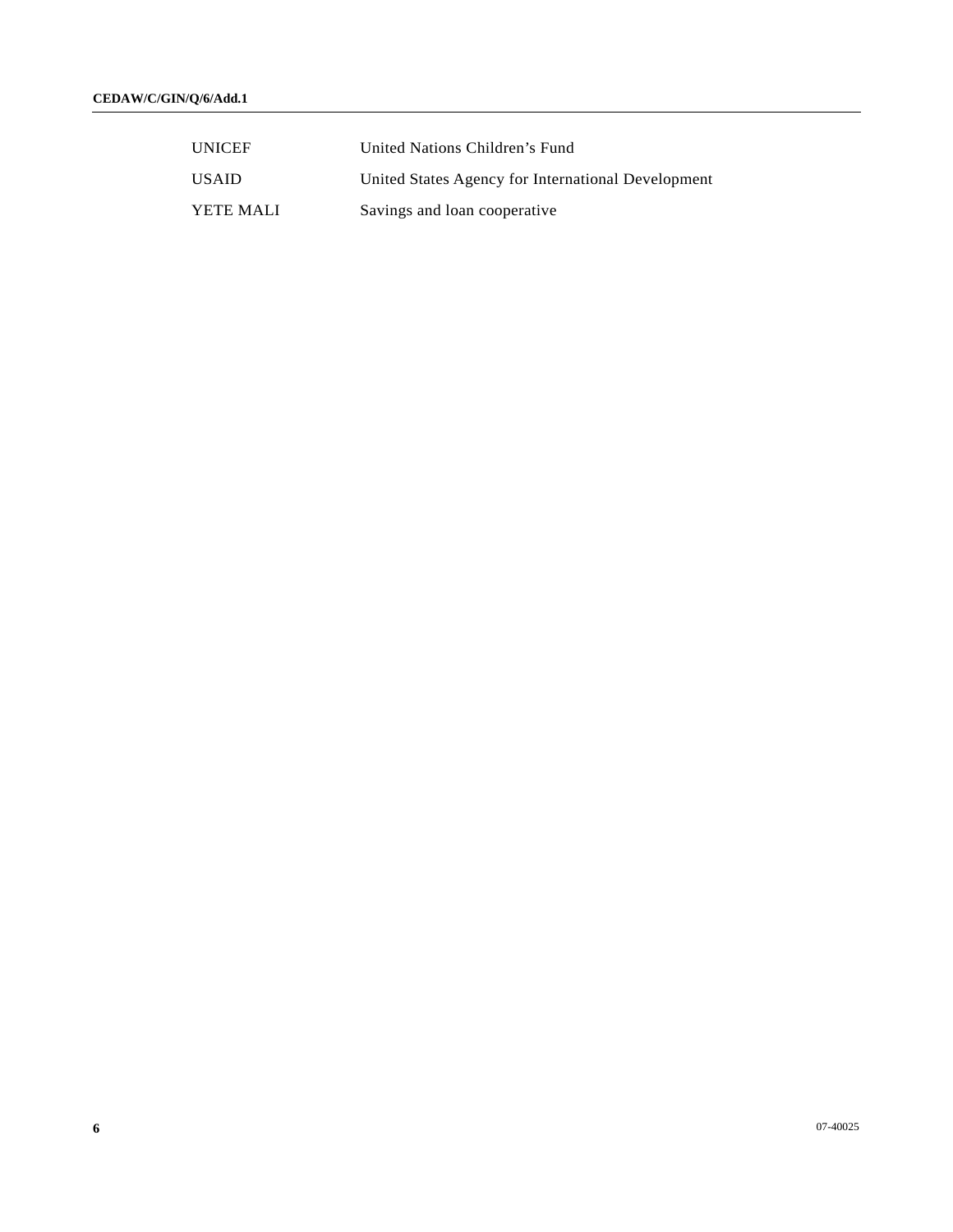# **Foreword**

 The ratification by Guinea on 9 August 1982 of the Convention on the Elimination of All Forms of Discrimination against Women clearly expressed the Government's political will and attested to its commitment to work towards respect for and restoration of women's dignity. Since then, our country has made a huge effort to ensure the protection and promotion of women's rights in all sectors of social life, including the economy, health, education and the administration.

 Yet, despite the progress made, women and girls continue to experience a disproportionate number of sociocultural problems and suffer from poverty, illiteracy, illness including HIV/AIDS, malnutrition and violence. In other words, there is still a long way to go before de facto gender equality is achieved in Guinea.

 Against this background, since July 2001, when Guinea earlier reported on the implementation of the Convention, the State, with the support of its partners, has undertaken a number of reforms inspired by the Millennium Development Goals (MDGs) with a view to accelerating the advent of gender equality. Its concerns in this respect are reflected in all the sectoral policies of Guinea and make the elimination of gender differences one of the pillars of Government action.

 More broadly, in the context of a multi-year gender equality programme, all areas of intervention, both formal and informal, are involved in rural and urban gender equality issues.

 Accordingly, over and above the principle of equality of status, there is a need to strengthen the freedom and independence of women and girls while combating violence, especially sexist violence, and consolidating their inalienable fundamental rights, which are an integral part of the universal rights of the human being.

 With this global gender equality approach it will be possible to build a more balanced society, based on respect for the two inseparable components of humanity — men and women — working together for a common, harmonious future based on justice and progress.

> Lansana Kouyate Prime Minister Head of Government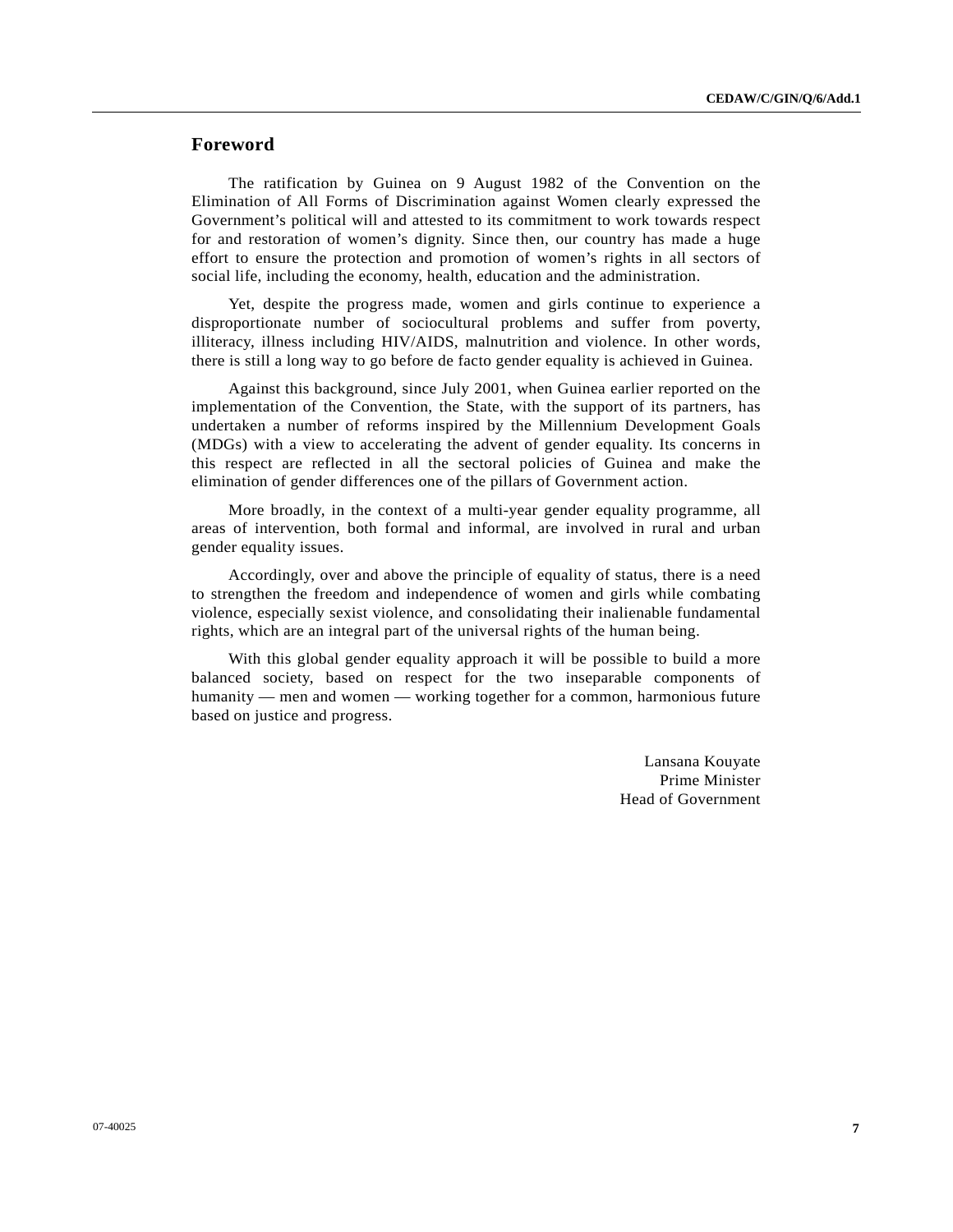# **Introduction**

 The combined fourth, fifth and sixth periodic report on the effective implementation in the Republic of Guinea of the Convention on the Elimination of All Forms of Discrimination against Women was prepared in accordance with the general guidelines established by the United Nations for the drafting of periodic reports on that Convention.

 After 1998, the year of preparation of the combined first, second and third report, presented in July 2001 in New York, the Committee on the Elimination of Discrimination against Women drew up pertinent recommendations that served as the basis for the drafting of the fourth periodic report. The present combined report is the product of a review of the fourth report, supplemented by information gathered in accordance with the questionnaire prepared by the Committee. It covers the period from 2002 to 2006 and contains an analysis of progress achieved, difficulties encountered and future prospects in the following areas of concern under the Convention:

- Legal and political questions;
- Social questions;
- Economic questions; and
- Questions relating to institutional machinery.

 To produce the report, the Republic of Guinea set up an inter-ministerial commission that was broadened to include civil society organizations, agencies of the United Nations system, and domestic Governmental institutions. The resulting document was submitted to a national validation workshop. Following validation, the report was adopted by the Government and transmitted to the United Nations through the Ministry of Foreign Affairs, Cooperation, African Integration and Guineans from Overseas.

 The delay in the presentation of this periodic report was due mainly to the inadequacy of the resources needed to prepare it.

 Each year, from August 2001 to April 2007, the recommendations of the Committee were included as a planning objective under the category of "public information and communications" in documents of the Government of Guinea-UNICEF cooperation programme, in order to allow their broad dissemination by the department in collaboration with NGOs. Accordingly, 38 information and awareness-raising sessions involving 2,506 responsible officials were organized between 2001 and 2004. Radio and television broadcasts on those topics were also produced for the national audience.

 In the area of advocacy, the department, in collaboration with NGOs, has reached out to the administrative and political authorities of the country; this has resulted, inter alia, in the signing by Guinea of the Solemn Declaration on Gender Equality in Africa. A report has been prepared and submitted for implementation.

 Other achievements include the existence of three equity committees in the education sector and the revision and adoption of a national policy for the advancement of women in 2006, taking account of the gender concept and the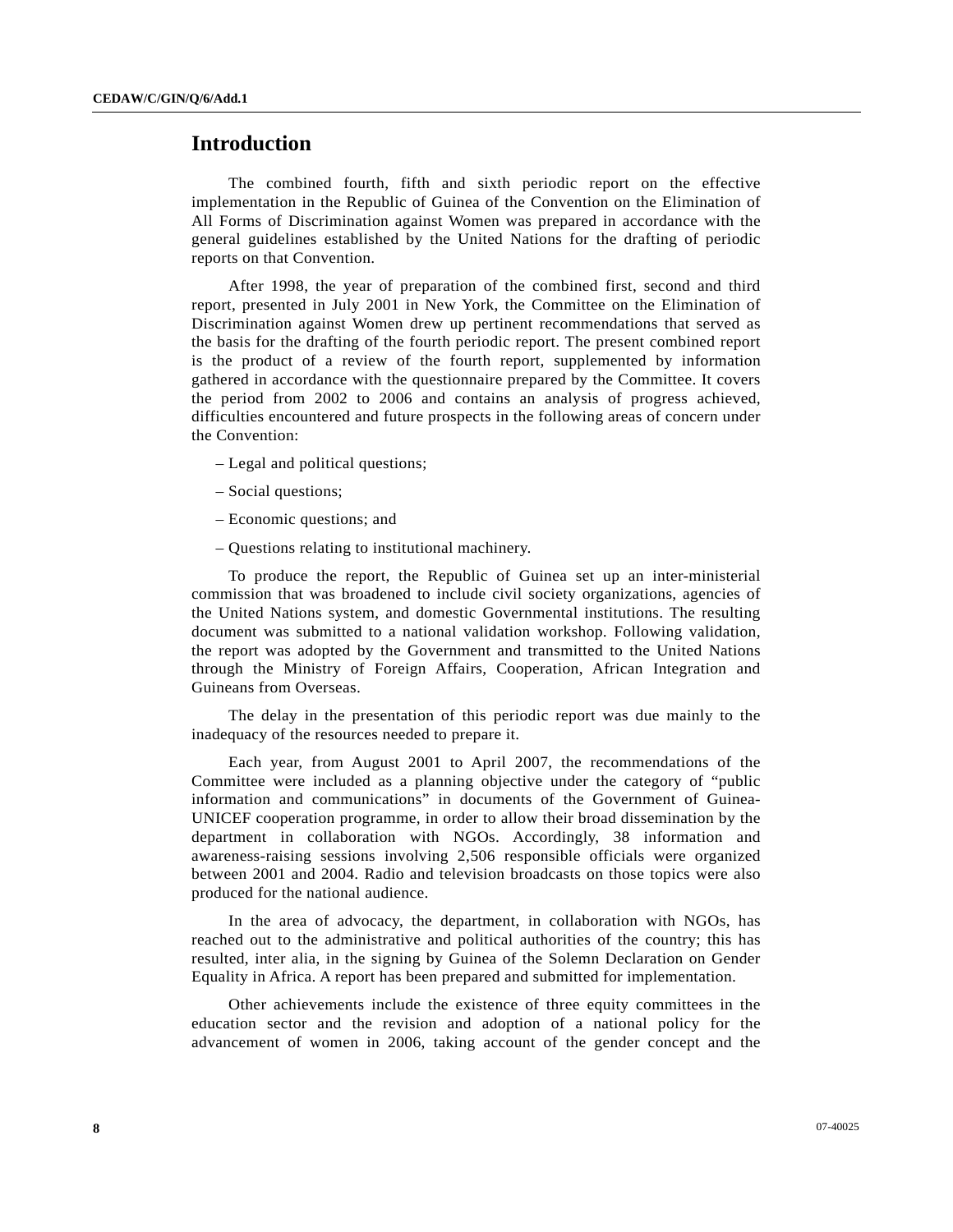12 areas of concern of the Dakar and Beijing Platforms for Action for the Advancement of Women.

 With regard to future prospects, a programme of action for the implementation of a revised national policy for the advancement of women and its operational action plan is to be developed in 2007. A national gender policy document will be developed in 2008 in collaboration with the United Nations Population Fund (UNFPA).

 While the data collected for the Demographic and Health Survey (EDSG III/2005) in Guinea did not extend to the prefectural, sub-prefectural and community levels, analysis of the results will allow these shortcomings to be remedied. It should be noted that, up to 2005, all surveys conducted at the national level took account of certain provisions of the Convention. However, the disaggregated level comprises only four geographical and eight administrative regions. Particular attention should be paid to the situation of women at the community level, in accordance with article 14 of the Convention relating to rural women.

 Despite tangible progress achieved in all areas of concern under the Convention, the status, roles and positions of women with decision-making responsibilities call more than ever for strengthened synergy of action between the national and international communities.

# **A. Legal and political questions** (articles 1, 2, 3, 6, 7, 8, 9 and 16)

 No change has occurred with regard to areas of concern under articles 1, 2, 3, 6 and 7 of the Convention, and the data contained in the fourth report remain valid.

### **Legislative and institutional framework of the status of the Convention**

 The low level of awareness of the Convention among legal professionals and among women themselves, the majority of whom are illiterate, has meant that the Convention has yet to be invoked by the parties to an action or by judges. For that reason, it is proposed to continue and strengthen the training of judges and legal officials (police officers, gendarmes, lawyers, registrars, bailiffs, auctioneers, etc.), as well as training and awareness-raising for women and girls, especially those in rural areas, on the content of the Convention.

### **Trafficking in women and girls**

 In Guinea, there is both internal and cross-border trafficking. For that reason, the country is at once a source country, a transit country and a country of destination for trafficking. At the national level, trafficked women and girls generally come from rural areas. Contributing factors include poverty, the inordinate ambitions of girls and of some parents, ignorance, the demand for cheap labour, and the growth of prostitution.

 No reliable statistics exist regarding the phenomenon of trafficking and similar practices affecting women and girls in Guinea. Nevertheless, we can provide some examples: two daughters of the same mother, aged 8 and 11, were intercepted in Dakar on their way to Spain. They were returned to their mother thanks to interministerial collaboration among MASPFE and the Ministries of Justice, the Interior and Security, and their school attendance is being monitored. Moreover, the NGO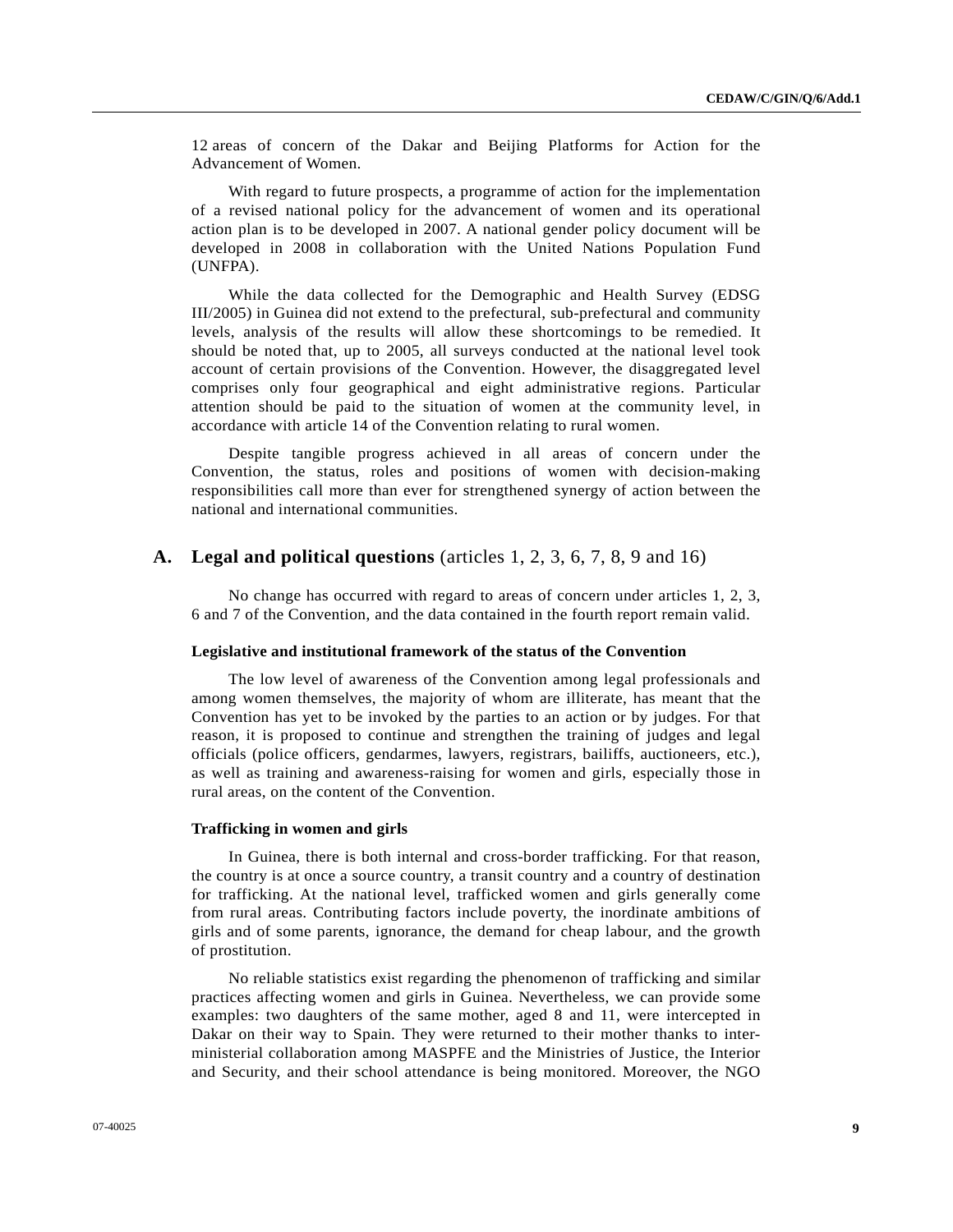ACEEF, with the support of the United States Embassy in Guinea, was able to identify 25 girls who had been trafficked at Conakry. That organization also completed a study on domestic child trafficking and labour in Guinea in November 2005. CONAG/DCF carried out a national survey on the subject of statistics on crimes against women and children, which revealed, inter alia, three cases of trafficking. Between 2005 and 2006, two trafficked girls were sought and found in Liberia. One case of human sacrifice and two cases of sexual exploitation were recorded; these cases are currently at trial in the courts.

### **Measures taken by the Government**

### *Achievements*

 The Guinean Government, aware of the existence of the phenomenon and desirous of measuring its extent, carried out a national survey on trafficking in children in Guinea (ENATEG 2003) commissioned by MASPFE and financed by UNICEF. In 2005, a national committee to combat trafficking was set up and a national action plan was drafted. The following substantive measures have been taken:

- Ratification of the following legal instruments:
- ECOWAS Convention A/PI/7/92 on Mutual Assistance in Criminal Matters and ECOWAS Convention A/PI/8/94 on Extradition (both ratified on 6 August 1994);
- The African Charter on the Rights and Welfare of the African Child (ratified in 1998); and
- The Protocol to Prevent, Suppress and Punish Trafficking in Persons, Especially Women and Children, supplementing the United Nations Convention against Transnational Organized Crime, adopted on 15 November 2000 at New York.
- Amendment of the Penal Code;
- Formulation and adoption of a document regulating repatriation procedures and competencies, aimed at ensuring that repatriation is not used as a means of refoulement or expulsion;
- Production of 28 radio and television broadcasts on trafficking in persons;
- Organization by AEJTG of a week of awareness-raising among the population of Conakry on the topic of trafficking in children;
- Between 2004 and 2006 organization by ACEEF, with the support of Save the Children/Sweden and UNICEF, of a training session for 15 trainers from the security forces, as well as 8 regional seminars, on combating child trafficking;
- Production of a media campaign on child trafficking, with the support of UNICEF and the United States Embassy;
- Participation (2003-2005) of 52 CLPs in combating trafficking in women and girls in areas where rebel incursions have taken place, with the following results: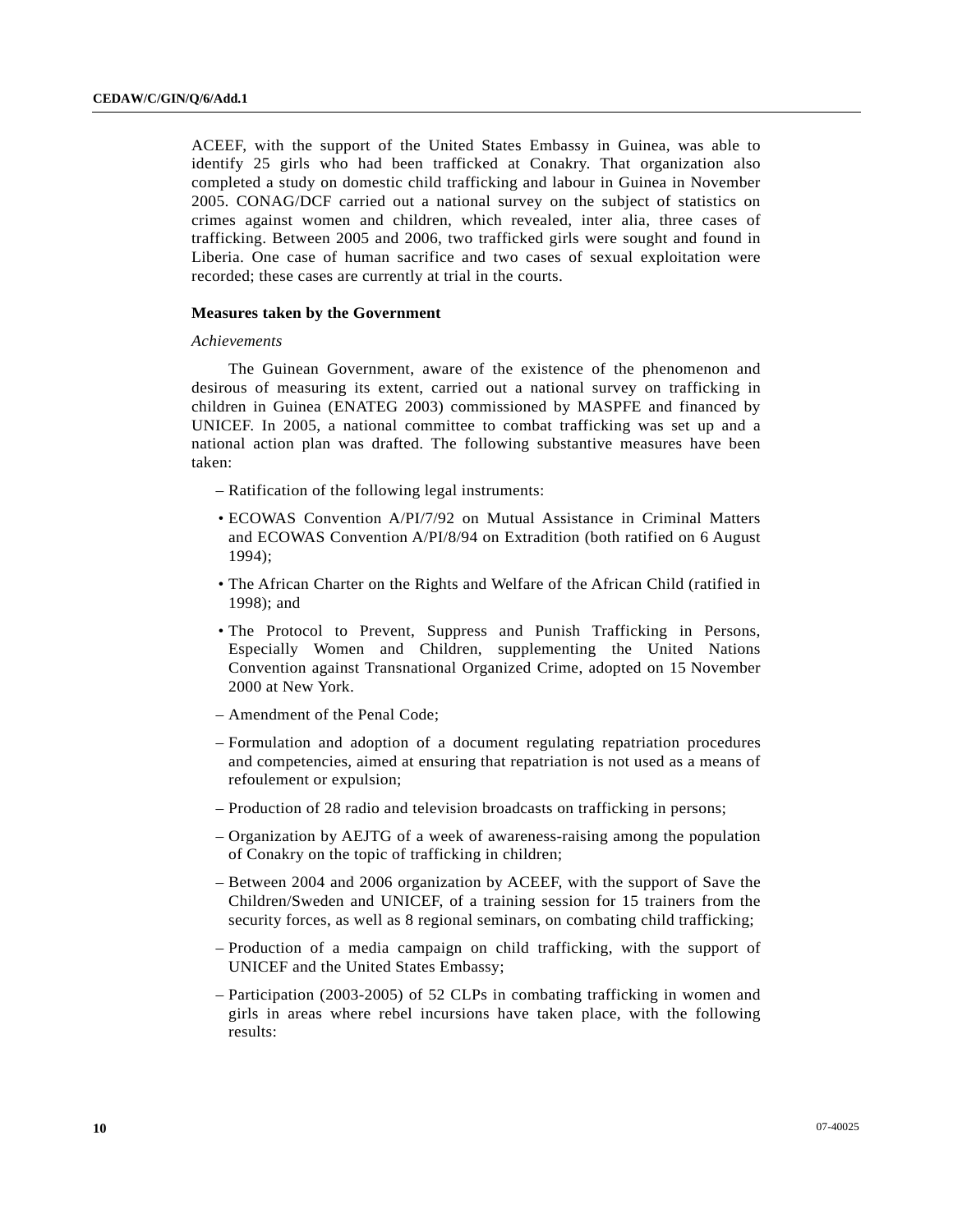- 423 unaccompanied children or children separated from their families were referred to refugee camps and to the IRC; and
- 54 volunteer host families were selected and trained to receive children, including women and unaccompanied girls, on an emergency basis.
- Organization of awareness-raising days for the populations of certain towns on the topic of educating young girls so as to avoid early marriage, trafficking and recruitment;
- Direct communication among border-control services, as well as subregional meetings, resulting in signed bilateral and multilateral agreements on the repatriation of trafficked children:
	- Cooperation agreement with Mali, signed in June 2005 at Conakry;
	- Cooperation agreement with Benin, Nigeria, Burkina Faso, Côte d'Ivoire, Mali, Liberia and Togo, signed in July 2005 at Abidjan.

### **Marriage and family relations**

 The Civil Code governing Guinea recognizes the husband as the head of the family, with the right to choose the domicile. Under article 194 of the Civil Code, the birth of a child shall be declared by the father or, if the father is not present, by doctors, midwives or other persons present at the birth, or by the person in whose home the mother has given birth if she has done so outside her own domicile. The birth certificate is issued immediately. Custody of children under 7 years of age is given to the mother; in the case of children over 7 years of age, the father has custody. In practice, preference is given to a child's uncle rather than the mother in the exercise of parental authority.

 The Guinean Civil Code (arts. 483-484) recognizes the legal rights of childless widows; these rights are calculated on the basis of fractions of at least five years in a stable marriage. Amendments contained in the draft Civil Code generally cover all the discriminatory aspects of the document, dealing inter alia with joint household management, shared choice of legal domicile, the concept of marital property, child custody as a function of the best interests of that child, the replacement of paternal power by parental authority, and the standardization of the minimum age for marriage at 18 years for both boys and girls.

 Pertinent provisions of the draft Code on Persons and the Family have been integrated into the draft Civil Code, which is still awaiting adoption. For that reason, the efficacy of these laws cannot be evaluated at present.

 With regard to succession and inheritance, if the deceased recognizes the paternity of the children equally, the law does not distinguish between men and women, boys and girls. To make this a practical reality, the Government undertook campaigns through MASCFE in August 2002 to raise the awareness of the population, especially of women, regarding women's rights in the household on a day-to-day basis. In August 2003, MASPFE organized the first national two-week festival of the Guinean woman on the theme "The Guinean woman at the forefront of all national concerns", during which women's rights, education, health, microcredit, employment, literacy and gender were discussed.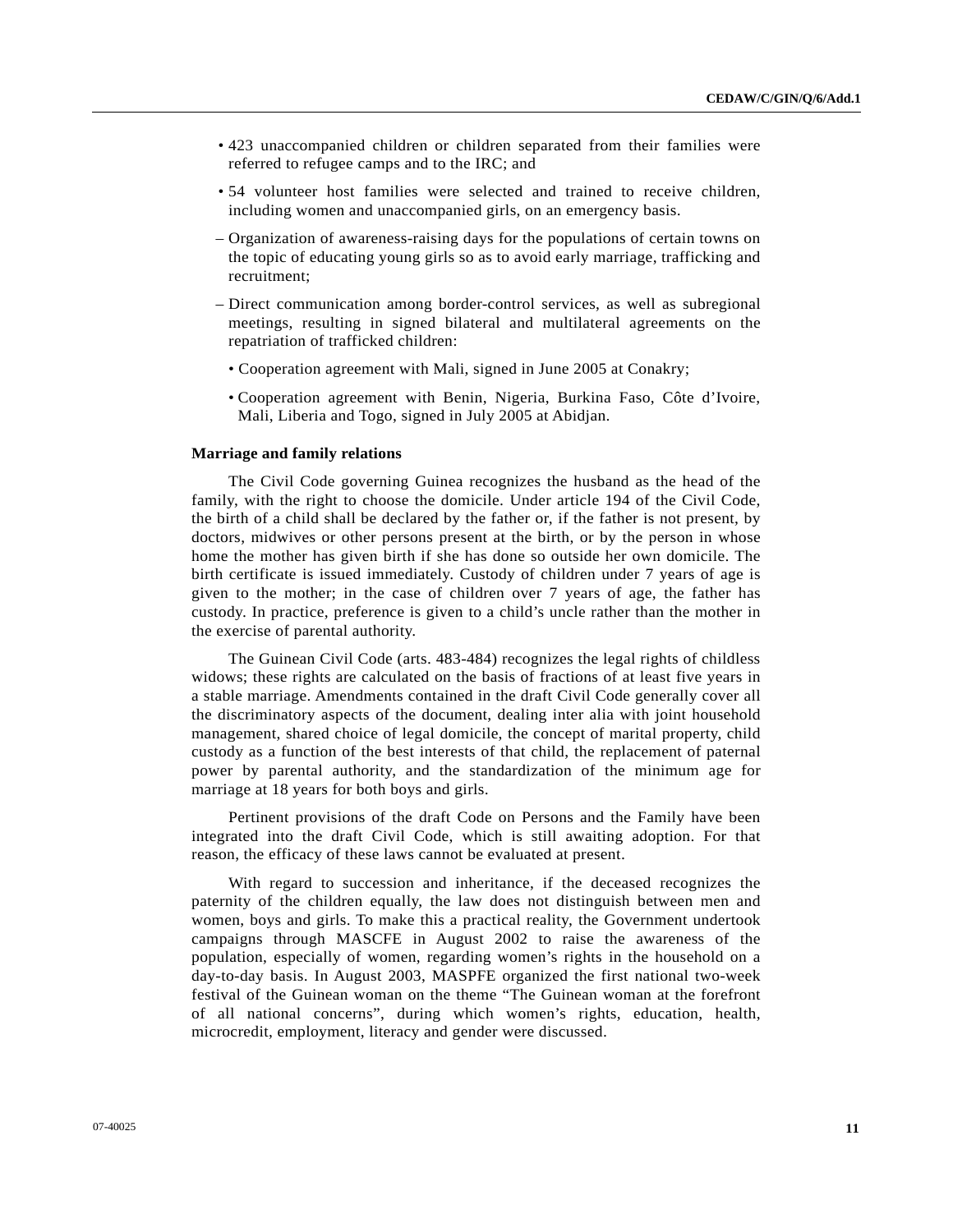### **Nationality** (article 16)

 Amendments on the question of the nationality of the child contained in the draft Civil Code, revised in accordance with the Convention, have not yet entered into force.

**Refugee and displaced women** (Source: National Refugee Coordination Bureau, annual report to HCR 2006)

 Our country has provided shelter to many thousands of refugees since 1989, 60 per cent of whom have been women and children. Faithful to its international commitments, the Republic of Guinea has ratified all conventions on the protection of women. National organs, such as the National Refugee Coordination Bureau, in collaboration with UNHCR, have initiated an urgent programme for the reintegration of these thousands of applicants for asylum, as well as a reproductive health programme with AGBEF aimed at women in childbirth, in the light of their vulnerability and the discrimination and violence to which they are subject.

 From 1989 to 2007, women had access to social and health benefits even before they were involved in all the organizations set up in the refugee camps of the Guinée Maritime and Guinée Forestière regions. These assistance programmes within the camps pay particular attention to the needs of women. In 2006, 50 per cent of the staff at N'Zérékoré, 30 per cent at Kissidougou and 40 per cent at Conakry were involved in food distribution. During the rebel attacks along the borders of Guinea in 2000, the International Federation of Red Cross and Red Crescent Societies, UNICEF, the Pan Africanist Movement (PAM), and the Mano River Women's Peace Network set a goal of giving priority to displaced women.

 Numerous measures have been taken to provide economic and social assistance to refugee and displaced women. A number of microprojects, especially those involving revenue-generating activities, have been initiated with the involvement of the relevant technical departments, the indigenous population, and humanitarian institutions and organizations (IOM, UNHCR, Doctors Without Borders) in the administrative regions.

 With regard to statistical data, it should be noted that the Guinean Government and its implementing partners have encountered significant difficulties in connection with the mobility of refugee and displaced women. Nevertheless, we have been able to obtain some rough figures as follows:

- In the Kindia administrative region, out of 8,227 displaced persons of all categories, 2,325 women were provided with social and health assistance before the establishment of revenue-generating activities;
- At Camp Kalia, 227 women benefited from microprojects from 2002 to 2003;
- In the Kankan administrative region, 87 microprojects were launched from 2002 to 2004 to meet the immediate needs of displaced women;
- In the Guinée Forestière region, mixed security brigades have been set up in the Lainé and Kouankan camps;
- In the Conakry special zone, 900 refugees, of whom 60 per cent were women, benefited from microprojects and other forms of assistance.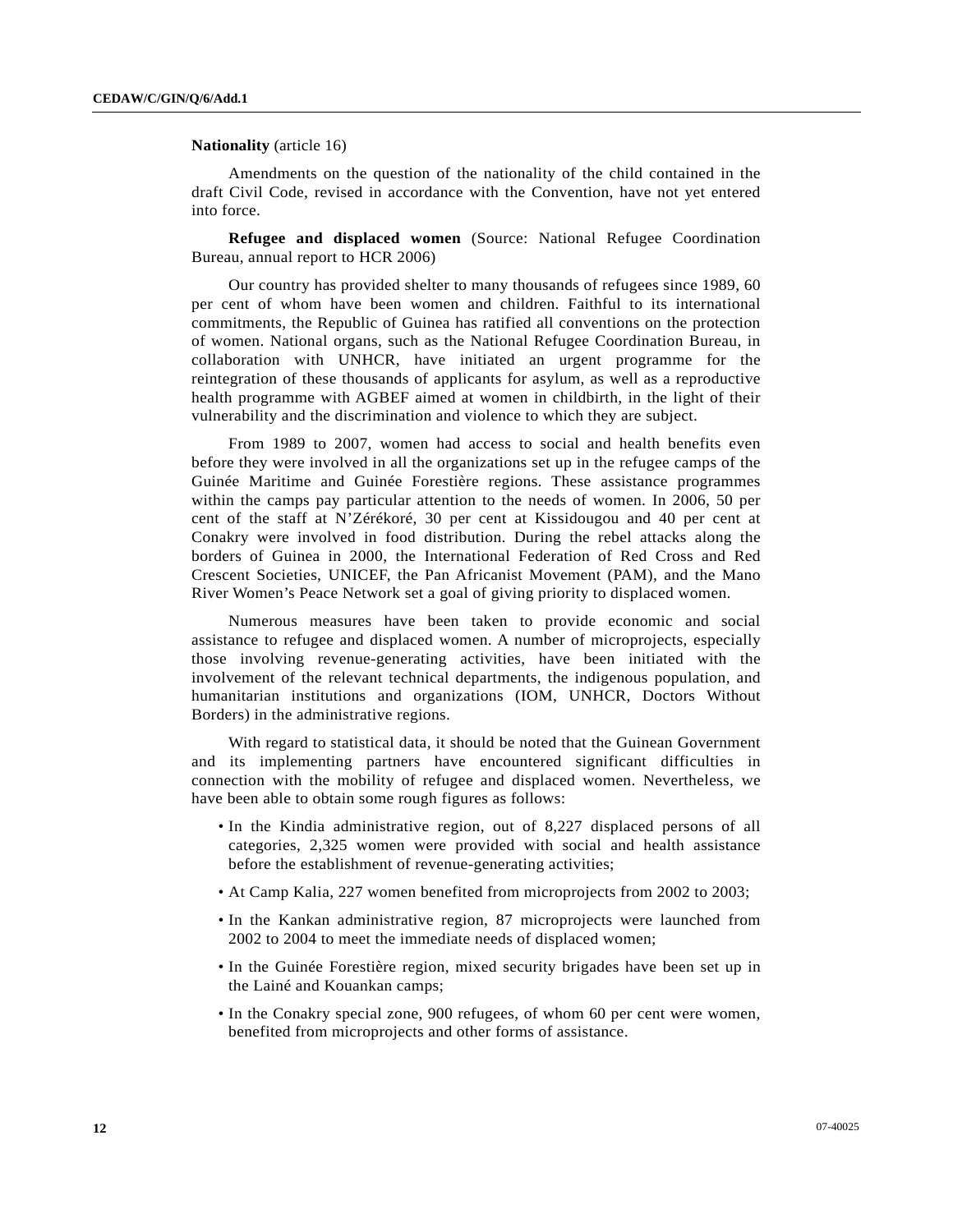Between 2004 and 2006, the number of refugee and displaced women decreased, owing to the return of peace in neighbouring countries and to repatriations. The contribution of international institutions took the form of material and non-financial support.

 **Optional Protocol to the Convention and amendment** (article 20, paragraph 1, of the Convention)

 Despite numerous requests to the political and administrative authorities, the protocol for expediting the implementation of the Convention has not yet been adopted by Guinea.

# **Participation of women in political and public life and decision-making**

# **1. Achievements**

 As the tables below show, although there has been some progress at the levels of community council membership and heads of divisions of administrative and financial affairs, the equality proclaimed in the Fundamental Law is far from being a reality.

| Table 1                                                                     |
|-----------------------------------------------------------------------------|
| Percentage of women in decision-making positions or awarded honours in 2007 |

| Posts of responsibility and decision-making | Total number<br>of men<br>and women | Number of<br>women | Percentage of<br>women |
|---------------------------------------------|-------------------------------------|--------------------|------------------------|
| Members of the National Assembly            | 114                                 | 19                 | 16.6                   |
| Ministers and secretaries of State          | 22                                  | 3                  | 13.63                  |
| Ministerial secretaries-general             | 22                                  | $\Omega$           | $\Omega$               |
| Principal private secretaries               | 22                                  | 6                  | 27.27                  |
| Ministerial advisers                        | 22                                  | $\overline{4}$     | 18.18                  |
| Special advisers in Ministries              | 22                                  | 1                  | 4.54                   |
| National directors                          | 120                                 | 6                  | 5                      |
| Ambassadors                                 | 22                                  | $\overline{c}$     | 9.09                   |
| Embassy advisers                            | 22                                  | 1                  | 4.54                   |
| Regional governors                          | 8                                   | $\Omega$           | $\theta$               |
| Prefects                                    | 33                                  | $\Omega$           | $\overline{0}$         |
| <b>Mayors</b>                               | 38                                  | 3                  | 8.57                   |
| Deputy mayors                               | 65                                  | 17                 | 26.15                  |
| Members of municipal councils               | 613                                 | 94                 | 15.33                  |
| Members of community councils               | 2597                                | 124                | 4.77                   |
| Prefectural secretaries-general             | 33                                  | 3                  | 9.09                   |
| Municipal secretaries-general               | 38                                  | $\overline{c}$     | 5.26                   |
| Sub-prefects                                | 302                                 | $\overline{c}$     | 0.66                   |
| Political party leaders                     | 46                                  | 1                  | 2.17                   |
| Supreme Court judges                        | 17                                  | 3                  | 21.42                  |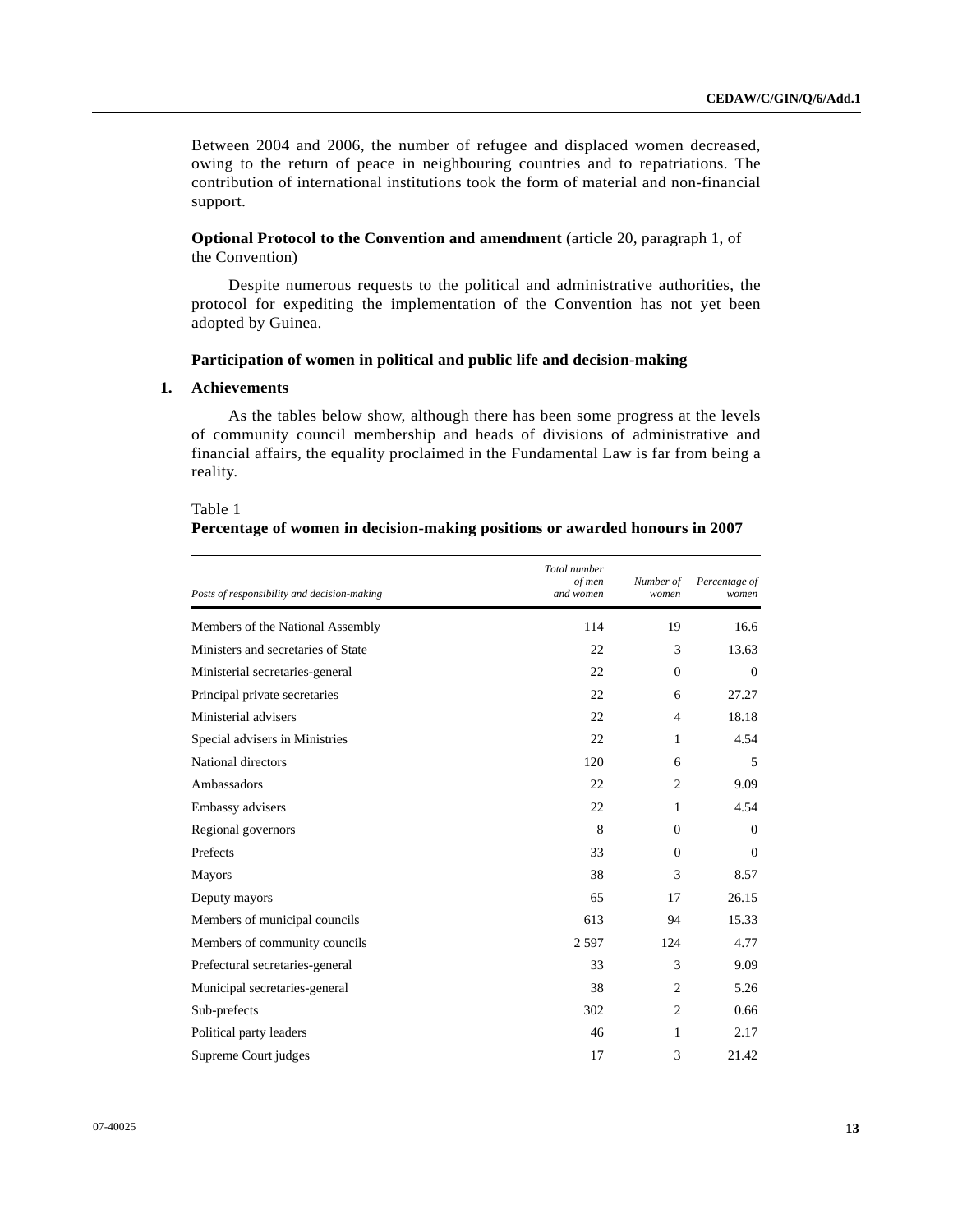| Posts of responsibility and decision-making                | Total number<br>of men<br>and women | Number of<br>women | Percentage of<br>women |
|------------------------------------------------------------|-------------------------------------|--------------------|------------------------|
| Economic and Social Council representatives                | 45                                  | 9                  | 20                     |
| Public prosecutors                                         | 6                                   | 1                  | 16.67                  |
| University rectors                                         | $\overline{c}$                      | $\Omega$           | $\Omega$               |
| Directors of institutes of higher learning                 | $\overline{4}$                      | $\Omega$           | $\overline{0}$         |
| Hospital managers                                          | 33                                  | $\Omega$           | 3.03                   |
| Regional health managers                                   | 7                                   | 1                  | 14.2                   |
| Prefectural health managers (DPS)                          | 38                                  | 3                  | 7.8                    |
| Regional social affairs inspectors                         | 8                                   | $\Omega$           | $\overline{0}$         |
| Chairpersons of the boards of companies                    | 38                                  | $\overline{c}$     | 5.26                   |
| Officers of the Order of Merit                             | 37                                  | 3                  | 8.10                   |
| Grand Officers of the National Order of Merit              | 20                                  | $\Omega$           | $\Omega$               |
| Heads of divisions of administrative and financial affairs | 23                                  | 15                 | 65.2                   |
| Lawyers                                                    | 200                                 | 10                 | 5                      |
| <b>Bailiffs</b>                                            | 41                                  | 3                  | 7.32                   |
| Notaries public                                            | 6                                   | 2                  | 33                     |
| Special court judges                                       | 8                                   | 5                  | 62.5                   |
| <b>CHU</b>                                                 | $\overline{c}$                      | $\Omega$           | $\overline{0}$         |

# Table 2

# **Women's access to positions of responsibility 2002-2007**

| Period | Positions of responsibility       | Total number of<br>men and women | Number of<br>women | Percentage of<br>women |
|--------|-----------------------------------|----------------------------------|--------------------|------------------------|
| 2002   | Deputies                          | 114                              | 22                 |                        |
| 2007   | Deputies                          | 114                              | 19                 |                        |
| 2002   | Ministers                         | 33                               | 5                  |                        |
| 2007   | Ministers                         | 19                               | 3                  |                        |
| 2002   | Secretaries-General in ministries | 33                               | 3                  |                        |
| 2007   | Secretaries-General in ministries | 22                               | $\Omega$           |                        |
| 2002   | Regional governors                | 8                                | $\Omega$           |                        |
| 2007   | Regional governors                | 8                                | $\Omega$           |                        |
| 2002   | Prefects                          | 33                               | $\Omega$           |                        |
| 2007   | Prefects                          | 33                               | $\overline{0}$     |                        |
| 2002   | Ambassadors                       | 22                               |                    |                        |
| 2007   | Ambassadors                       | 22                               | $\overline{c}$     |                        |

*Source*: MASPFE.

NB: This table shows that the number of women in decision-making positions has regressed and that some areas are traditionally and systematically male preserves.

Constraints:

 • Low percentage of women in decision-making posts and unfavourable ranking on electoral lists.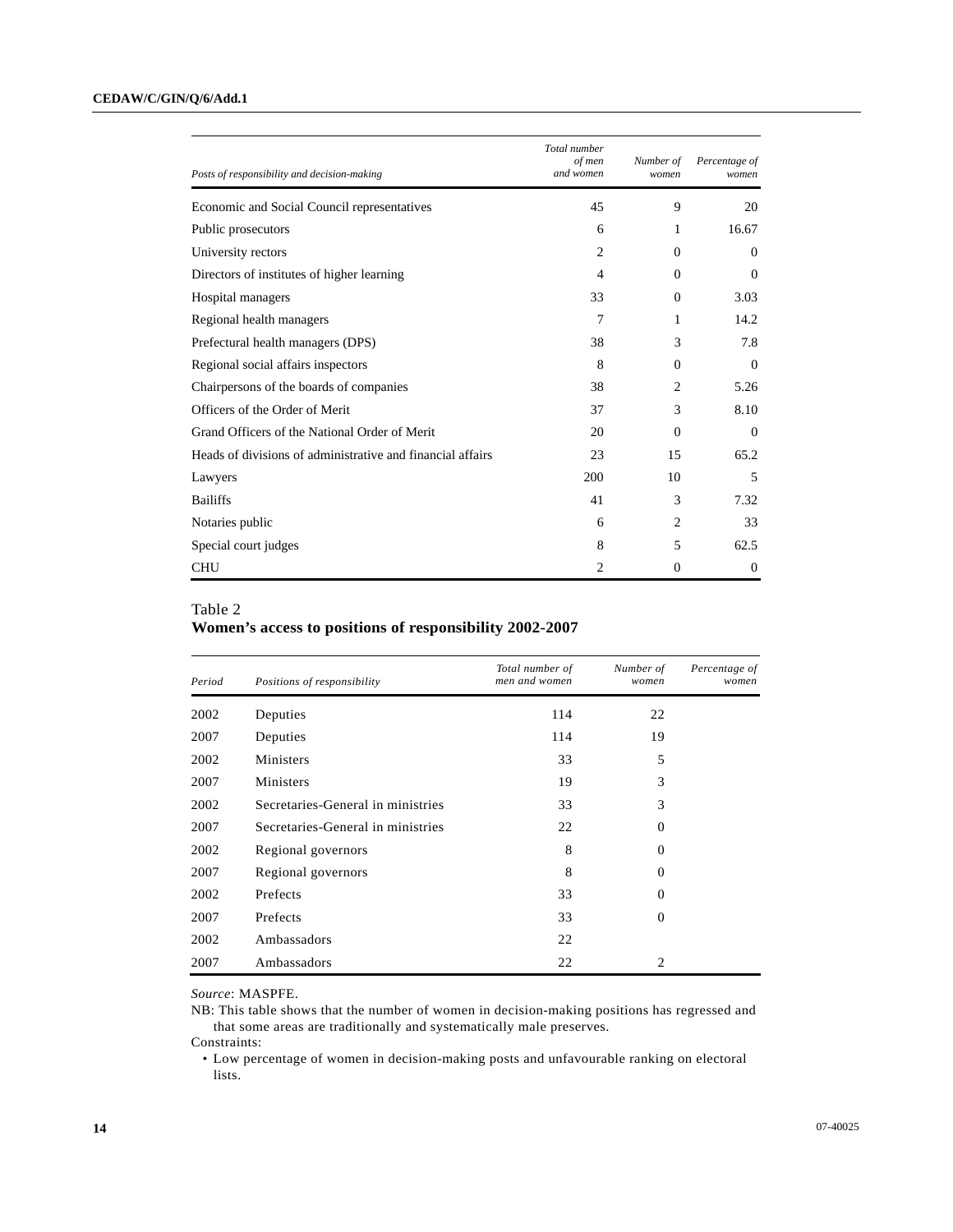# **2. Difficulties**

- The low percentage of women at decision-making levels and their unfavourable ranking on electoral lists;
- The non-functioning of the Convention-related follow-up machinery (the national committee and the seven regional committees) and also the support, counselling and legal assistance centres for women;
- The non-adoption of the revised draft civil code;
- The lack of reliable data in areas of concern to the Committee, including emerging issues (trafficking in women and girls, gender-based violence);
- Persistence of sociocultural constraints;
- Women's ignorance of their rights;
- Low level of knowledge and incorrect application of the law on the part of some justice officials;
- Poverty;
- Illiteracy;
- Inadequate follow-up to the implementation of legal instruments ratified by Guinea;
- Poor dissemination of existing legal texts;
- Failure to provide furniture for the staff in the decentralized structures of MASCFE.

# **3. Prospects for the future**

- To use advocacy in order to prevail on the authorities and political parties to increase the number of women in decision-making posts and improve their ranking on electoral lists;
- To make operational the follow-up mechanisms and other structures for the implementation of the Convention;
- To provide furniture for the staff in the decentralized structures of MASCFE;
- To disseminate widely the recommendations on the combined fourth, fifth and sixth periodic report and the content of the Convention;
- To increase awareness of and advocacy for the adoption of the revised draft civil code and the deposit of the instrument of ratification of the Protocol to the African Charter on Human and Peoples' Rights on the Rights of Women in Africa;
- To carry out studies and surveys in areas of concern to the Committee;
- To prepare a national strategy against trafficking in women and girls, together with an operational action plan;
- To educate officials and other staff in the justice system about the content of the Convention;
- To put into effect the five-year strategic plan of MASCFE;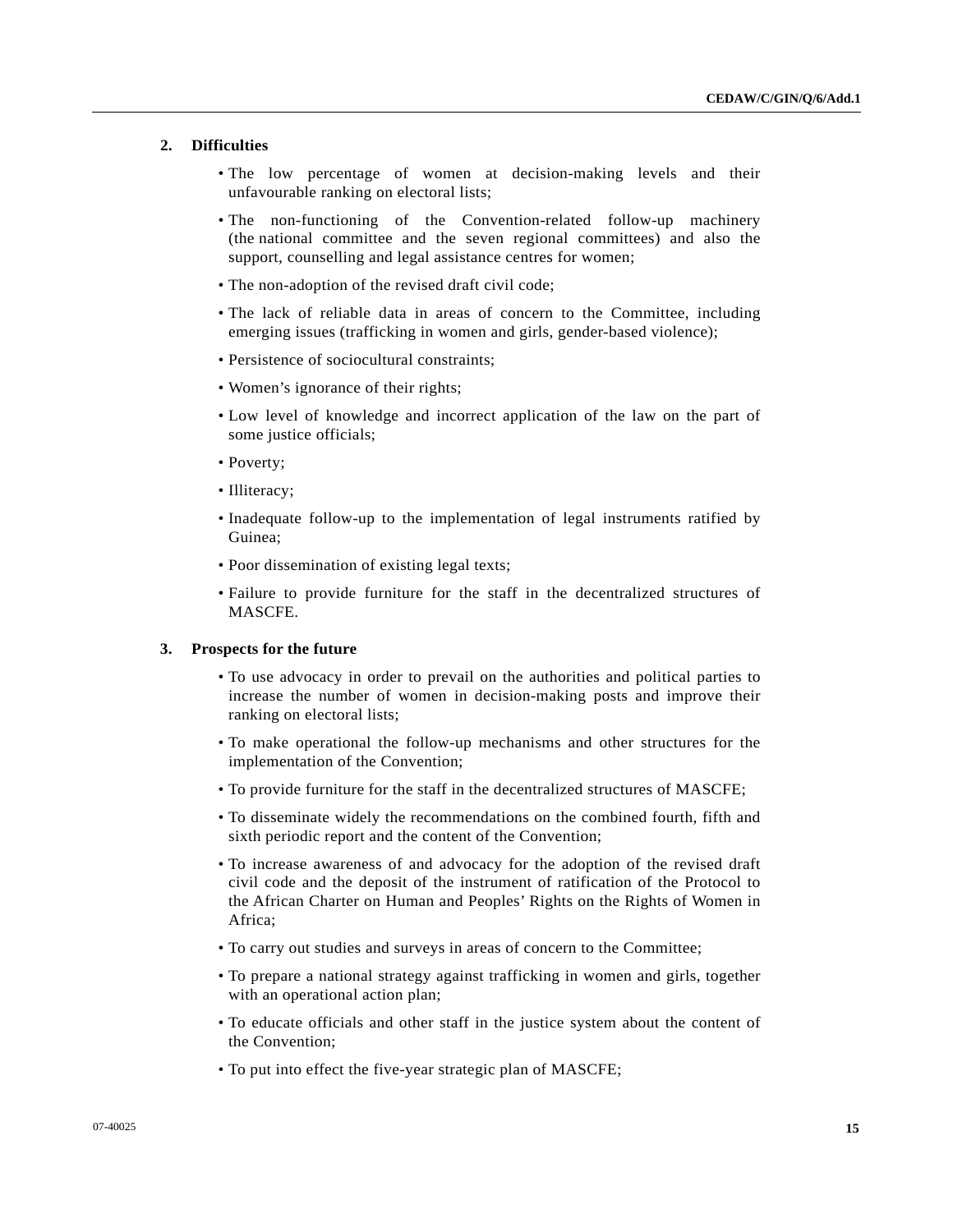- To continue reporting under the Convention (drafting of the seventh periodic report);
- To disseminate the repertoire of legal texts on the rights of women in Guinea;
- To draft a specific law on trafficking in persons, in particular girls and women.

### **B. Social questions**

### **I. Violence against women**

 In Guinea, acts of violence against women are intrinsically related to their degree of marginalization in society. Such acts are influenced by social attitudes and values which view man as superior to woman by nature. The movement of reaction against gender-based violence is led through community outreach by the National Directorate on the Status of Women and Children in synergy with NGOs concerned with the defence and protection of women's rights.

 A situational analysis conducted by the Ministry of Health and the World Health Organization (WHO) shows that in 2003, in eight administrative regions of the country, 22 per cent of women declared themselves to be victims of violence. The perpetrators in 85 per cent of the cases were men and in 15 per cent were women. Eighty per cent of the women beaten were illiterate. According to another study on the subject of violence against women, carried out in Conakry in 2006, out of 317 patients seen by forensic medicine specialists, 58 were victims of domestic violence, or 18.30 per cent.

 The average age of the victim is 28 years, and the age group most affected is from 21 years to 30 years (46.55 per cent). Seventy-six per cent of those beaten are Muslim. The explanation for this situation may lie in the heavy predominance of this religion (more than 80 per cent of the population). Fifty per cent of married women are victims of spousal violence, 25 per cent are unmarried, 3 per cent are divorced, and 6 per cent are widows. Fifty-one per cent of victims are illiterate, 19 per cent have secondary education and 3 per cent have university education. These data show that the more education a woman has received, the less likely it is for her to be subjected to violence, as she is independent and familiar with her rights.

### **Causes of violence**

| • Incompatibility of temperament  | 40 per cent |
|-----------------------------------|-------------|
| • Refusal to perform spousal duty | 29 per cent |
| • Jealousy (polygamy)             | 9 per cent  |
| $\bullet$ Rape                    | 8 per cent  |
| • Marriage                        | 7 per cent  |
| • Dispute                         | 9 per cent  |
| $\bullet$ Clan                    | 4 per cent  |
| • Aggression                      | 2 per cent  |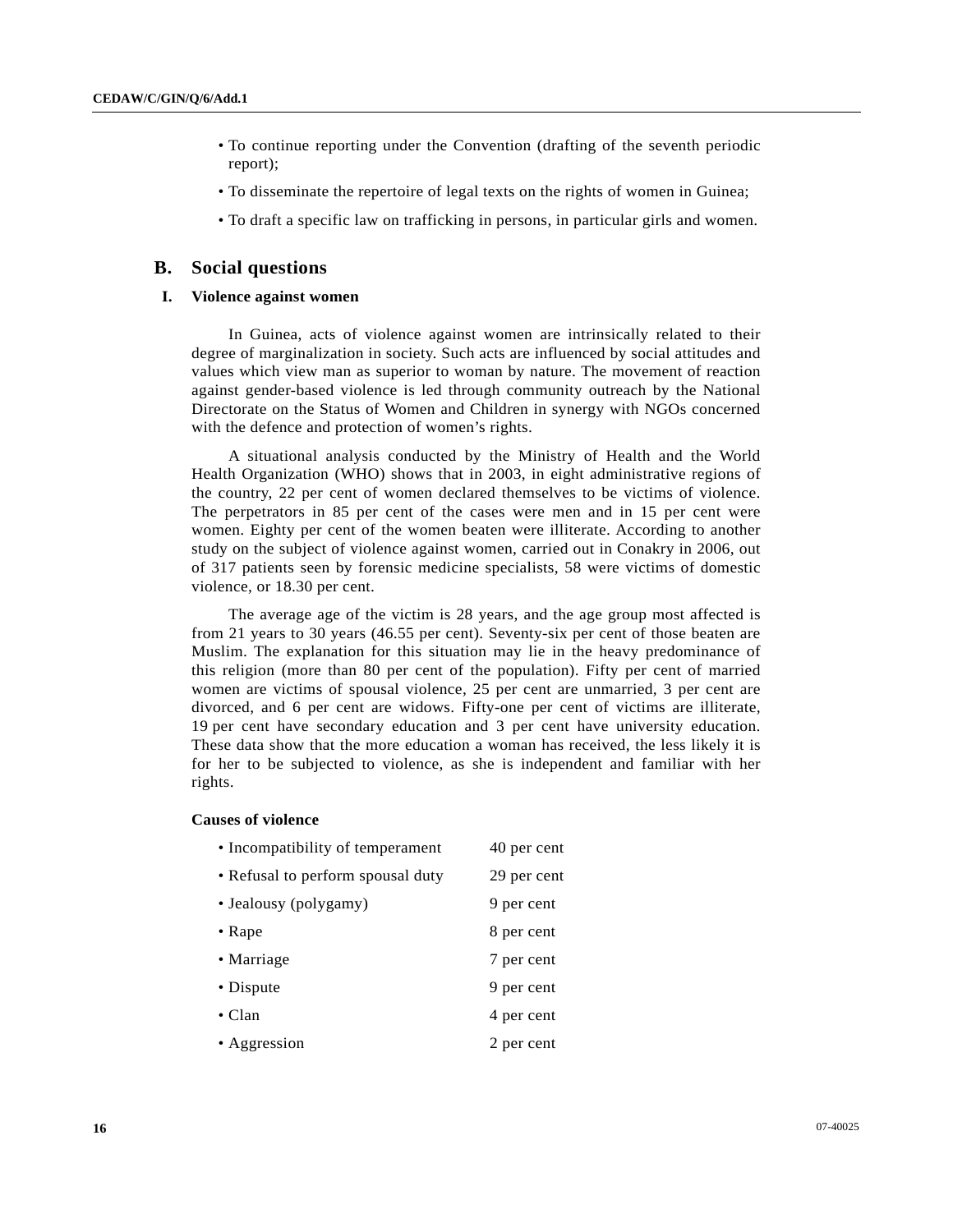As regards women refugees, there were 193 cases of gender-based violence during 2006. Of these, 103 were committed at home and 71 in the community. Twenty-five per cent of the victims were minors, and 75 per cent of the perpetrators were adults.

 Among the sexual violence cases, rape was the most frequent (25 cases, of which 5 required urgent treatment), followed by abuse, sexual exploitation and attempted rape. Domestic violence is the primary cause of the physical violence recorded.

 Under the heading of psychological violence, cases of desertion of the family are easily the most common.

 Responding to the need for protection against gender-based violence, UNHCR stepped up its awareness campaigns and its training sessions for all concerned: refugees, police and judicial authorities, and operational partners. Moreover, all victims of violence received free care.

# **Measures to combat violence against women**

- Promulgation of Act L/2000/010/AN of 10 July 2000 on reproductive health, which in article 13 contains provisions prohibiting female genital mutilation;
- Provisions in national legal instruments prohibiting violence, such as the Penal Code in articles:
	- 295 to 305 (deliberately inflicted bodily injury);
	- 282 (murder);
	- 290 (death threat), 371 (slander or libel) and 321 (rape);
- Retraining of the women who perform excisions (once they have handed over their excision instruments) in income-generating occupations.

 To combat domestic violence, two toll-free numbers have been put at the service of domestic violence victims in the Ministry of Youth. In addition, there is in MACFE a division for the promotion and protection of women's rights which provides support to women victims who come to it seeking its services.

 Some victims head straight to the hospital for care, while others go to the police and NGOs for support and counselling. No statistics are available at this level. It should be noted that, owing to the influence of sociocultural constraints, the majority of violent incidents are dealt with by the family and are accepted as legitimate.

# **II. Health**

 The national health policy is based on the primary health-care strategy, which in turn is based on the Bamako Initiative. It has three essential areas of focus:

- The seamless integration of curative, preventive and promotional care;
- The promotion of individual, family and community health; and
- Community participation in the design, financing, management and evaluation of health care.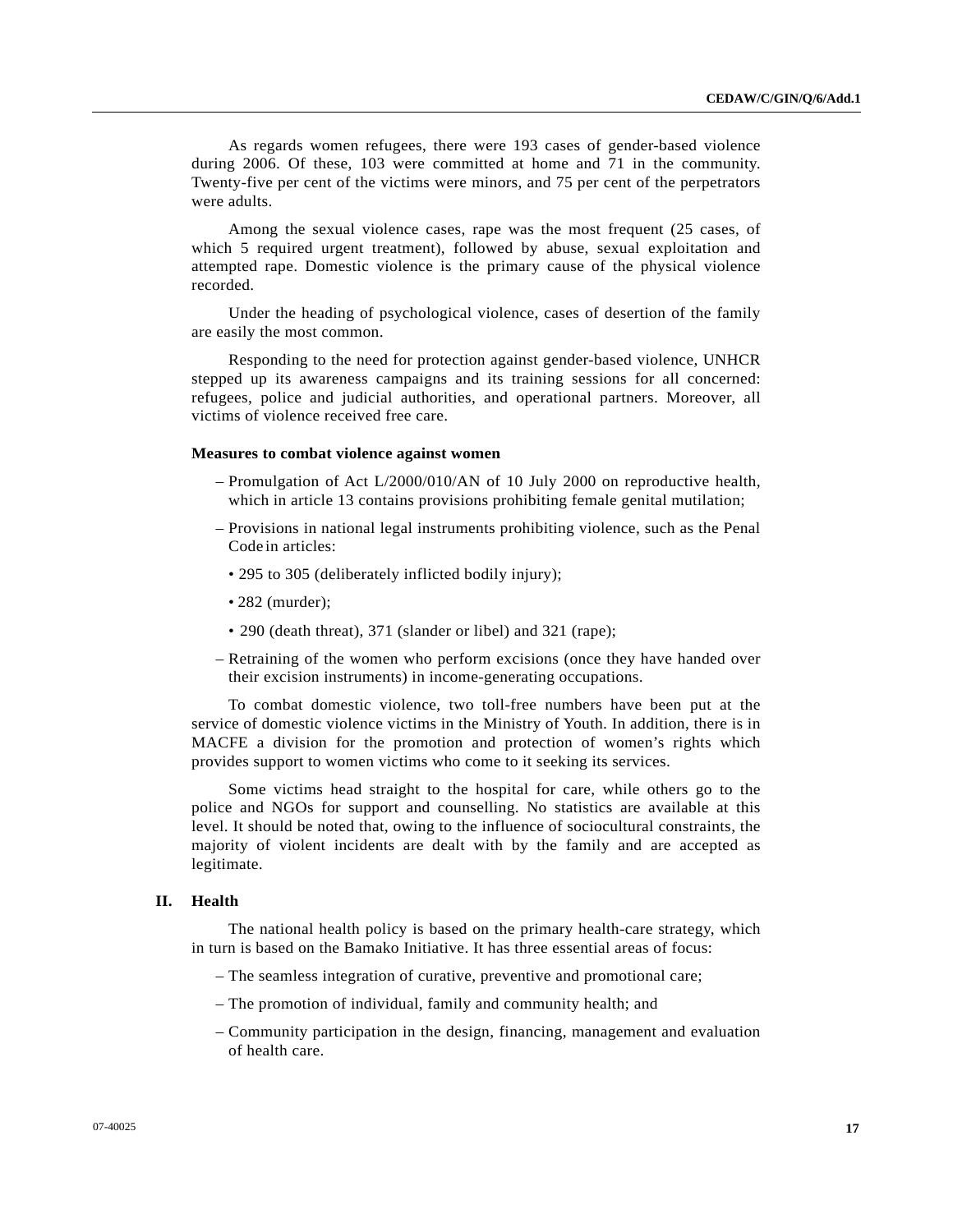The Government has given major emphasis to the development of the health sector through a primary health-care policy in which the health of women and children features prominently.

 A national analysis of reproductive health leads to the conclusion that, in spite of the progress made over the past few years, improvement in the state of public health in Guinea is far from satisfactory.

 According to the findings of EDSG III (2005) on mortality rates, one out of sixteen women between the ages of 15 and 49 years is likely to die from maternityrelated causes.

 As regards anti-tetanus coverage for pregnant women, the records indicate that 76 per cent of women received at least one dose of anti-tetanus vaccine during their two most recent pregnancies.

 Trained personnel helped 38 per cent of women aged 15 to 49 years during childbirth in 2005, as against 35 per cent in 1999.

 The health policy is implemented through the EPI/PHC/ED and the hospital reform programme. The goal of this policy is to improve the state of public health, thereby reducing morbidity and mortality.

# **1. Presentation of statistical data on women's health facilities**

# Table 1 **Women's health facilities**

| No.            | Results                                                                         | Number                                 | <b>Indicator</b><br>2001-2006 | Source                                                                |
|----------------|---------------------------------------------------------------------------------|----------------------------------------|-------------------------------|-----------------------------------------------------------------------|
| 1              | First-contact health facilities                                                 | 500 health posts<br>400 health centres | 80                            | 96.16 EPI/PHC/ED                                                      |
| 2              | Health districts with an organized<br>referral system                           |                                        | N/A                           | 36.8 National safe motherhood<br>programme                            |
| 3              | <b>PMTCT</b> sites                                                              | 15 sites                               | $\Omega$                      | 15 sites National health care and AIDS<br>prevention programme/UNICEF |
| $\overline{4}$ | <b>EOC</b> Units                                                                | 38 comprehensive                       | N/A                           | MSP/Maternal welfare                                                  |
|                |                                                                                 | 400 basic                              |                               | Reproductive health                                                   |
|                |                                                                                 |                                        |                               | <b>EOC 2003</b>                                                       |
|                | Basic obstetric care                                                            | 61.7%                                  |                               | Evaluation of EOC units 2003                                          |
| 5              | Primary-care facilities with limited                                            | 400                                    |                               | 100 DRH                                                               |
|                | staff (midwives, nurses)                                                        |                                        |                               | National Health Development<br>Programme                              |
|                |                                                                                 |                                        |                               | Health technician                                                     |
|                |                                                                                 |                                        |                               | Included                                                              |
| 6              | Second-level facilities with medical 38<br>specialists (doctors with obstetrics |                                        |                               | 100 National Directorate of Hospital<br>and Care Facilities/DRH       |
|                | skills and anaesthetist)                                                        |                                        |                               | <b>MSP</b>                                                            |
| 7              | Compliance rate as regards<br>legislation on maternal and                       | 1                                      | N/A                           |                                                                       |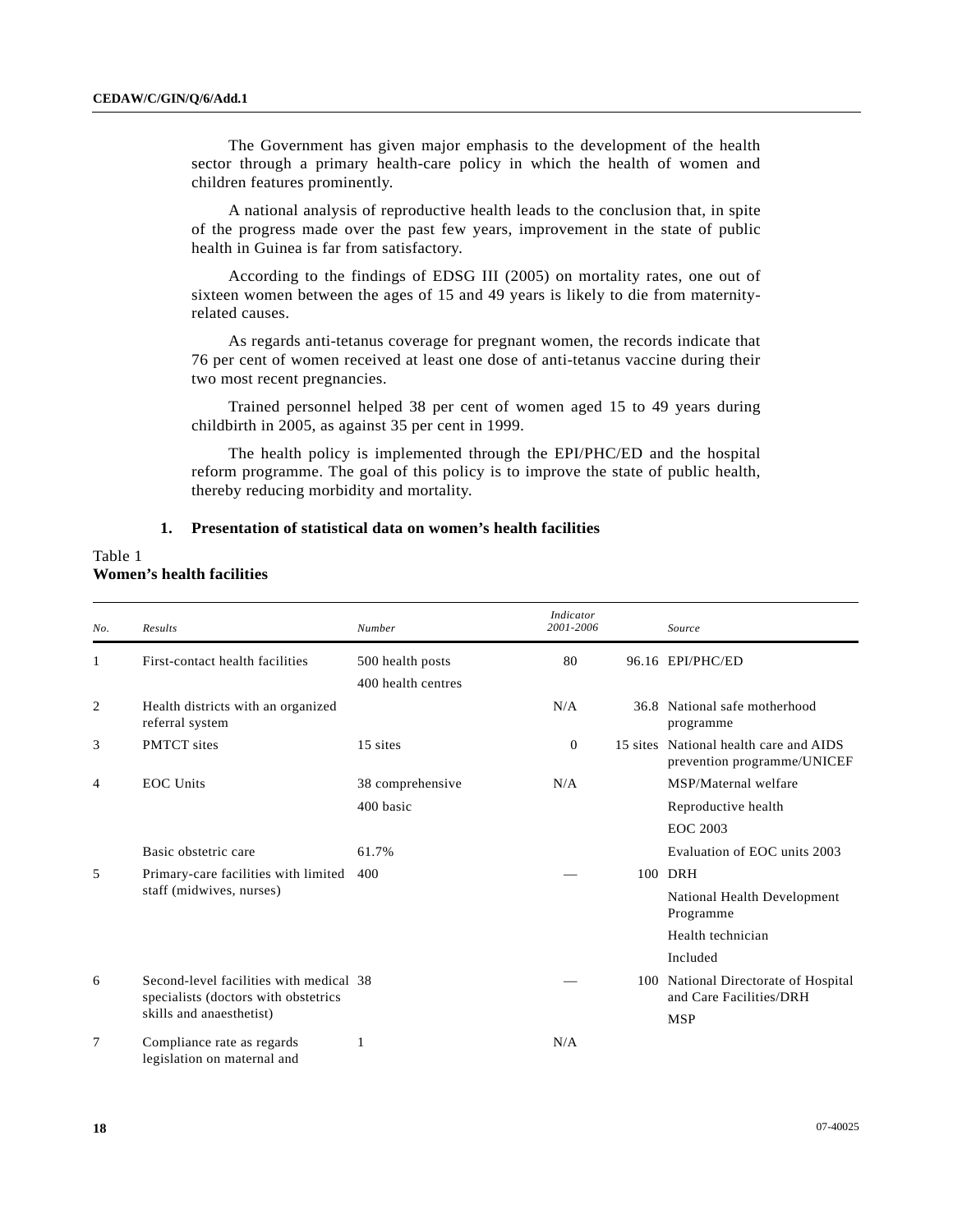| No. | Results                                                                                         | <b>Number</b> | Indicator<br>2001-2006 | Source |
|-----|-------------------------------------------------------------------------------------------------|---------------|------------------------|--------|
|     | neonatal health                                                                                 |               |                        |        |
| 8   | Proportion of the State budget                                                                  | $4 - 5\%$     | 3 500 000 000          |        |
|     | allocated to the health sector                                                                  |               | GF                     |        |
| 9   | Proportion of funding allocated to<br>maternal and neonatal health<br>including family planning |               | N/A                    |        |

*Source*: Annual report 2006 AGBEF; N/A = not available.

 The financial resources allocated to maternal and neonatal health, including family planning, amounted to GF 86 million in 2003 and GF 40 million in 2006.

### **2. Planning**

 The socio-economic development of a country is characterized by the wellbeing of its people and plans for their improved welfare through a reduction of the fertility level. In this regard, mention should be made of the reproductive health policy that was devised and adopted in 2001. In addition to Government actions to implement this policy, there are interventions by various protagonists (UNFPA, USAID, KFW, World Bank), in conjunction with AGBEF and ISP/OSFAM.

 A number of surveys in the area of planning and reproductive health have been carried out, including:

- The CAP survey on procreation carried out in Conakry;
- The survey on prevalence of contraception in urban and rural areas in 1995 and 2005;
- The survey on traditional medicine in 1989;
- EDSG (2005);
- The CAP survey on family planning and child survival in 2004.

The following table shows the use of contraceptive methods:

| Age group | Any method | A modern method | A traditional method |
|-----------|------------|-----------------|----------------------|
| $15-19$   | 11.6       | 7.4             | 4.2                  |
| $20 - 24$ | 14.2       | 9.1             | 5.1                  |
| $25-29$   | 11.4       | 7.8             | 3.6                  |
| $30 - 34$ | 9.4        | 6.2             | 3.2                  |
| $35 - 39$ | 9.5        | 6.0             | 3.5                  |
| $40 - 44$ | 8.7        | 6.0             | 2.7                  |
| 45-49     | 5.6        | 3.7             | 1.9                  |
| Overall   | 10.5       | 6.8             | 3.6                  |

*Sourc*e: EDSG III (2005).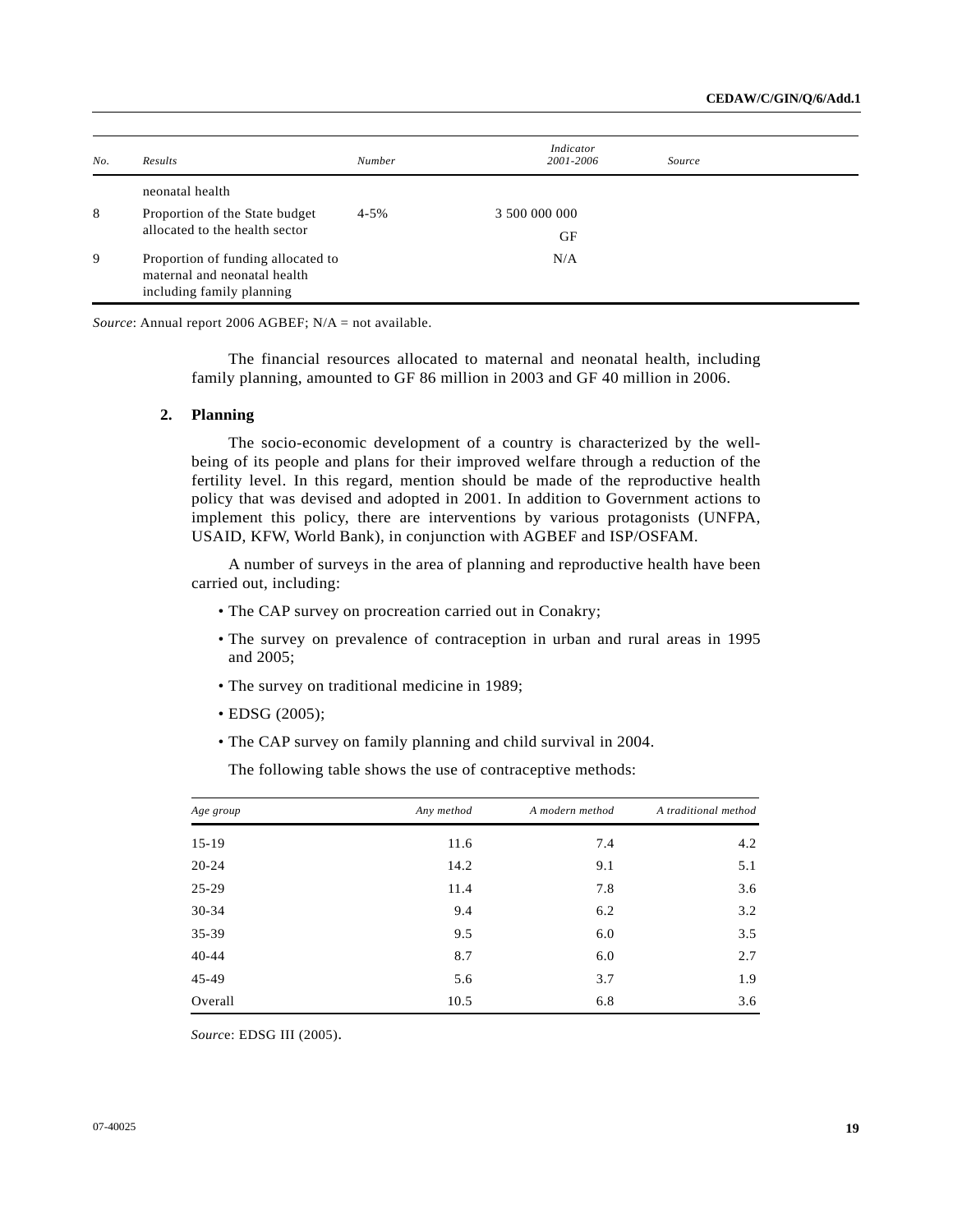# Table 1 **Annual report 2006 for all AGBEF clinics**

|                                      |              |                  |                  | Total number | <b>Ouantity</b> of       | <b>CYP</b> calculation   |             |
|--------------------------------------|--------------|------------------|------------------|--------------|--------------------------|--------------------------|-------------|
| Contraceptive method                 | New clients  | Old client       | Total            |              | of visits contraceptives | Formula                  | Result      |
| Lo-Fememal                           | 999          | 2 1 8 5          | 3 1 8 4          | 5 2 9 3      | 20 70 6                  | Quantity/13              | 1592.769231 |
| Microgynon                           | 733          | 1 0 5 1          | 1784             | 2 0 0 8      | 4 5 4 1                  | Ouantity/13              | 349.307692  |
| Ovrette                              | 226          | 172              | 398              | 657          | 2 601                    | Quantity/13              | 200.076923  |
| Microlut                             | 59           | 58               | 117              | 157          | 499                      | Quantity/13              | 38.384615   |
| Nordette                             | 36           | 17               | 53               | 56           | 273                      | Quantity/13              | 21.000000   |
| Microval                             | 16           | 19               | 35               | 45           | 152                      | Quantity/13              | 11.692308   |
| Subtotal I (oral)                    | 2 0 6 9      | 3505             | 5 5 7 4          | 8 2 1 6      | 28 772                   | Quantity/13              | 2213.230769 |
| Depo Provera                         | 1432         | 2077             | 3 5 0 9          | 4 3 3 2      | 5 5 4 1                  | Quantity/4               | 1385.25     |
| Cyclofem                             | 92           | 29               | 121              | 170          | 170                      | Quantity/4               | 42.5        |
| Mesgesterone                         | 87           | 160              | 247              | 241          | 360                      | Quantity/4               | 90          |
| Subtotal II (injectable)             | 1611         | 2 2 6 6          | 3877             | 4 7 4 3      | 6 0 7 1                  | Quantity/4               | 1517.75     |
| IUD/T380A                            | 508          | 737              | 1 2 4 5          | 1 2 5 4      | 992                      | Quantity x<br>0.25       | 248.00      |
| Subtotal III (IUDs)                  | 508          | 737              | 1 2 4 5          | 1 2 5 4      | 992                      | <b>Quantity x</b><br>3.5 | 3472.000    |
| Condoms                              | 1 1 6 5      | $\boldsymbol{0}$ | 1 1 6 5          | 1 1 6 5      | 65 918                   | Quantity/120             | 549.3166667 |
| Female condoms                       | 34           | $\boldsymbol{0}$ | 34               | 34           | 92                       | Quantity/120             | 0.766666667 |
| Pharmatex                            | 180          | $\boldsymbol{0}$ | 180              | $\mathbf{0}$ | 84                       | Quantity/120             | 0.700       |
| Néo-Spon                             | $\mathbf{0}$ | $\mathbf{0}$     | $\boldsymbol{0}$ | $\mathbf{0}$ | 84                       | Quantity/120             | 0.700       |
| <b>Subtotal IV(non-prescription)</b> | 1 3 7 9      | $\bf{0}$         | 1 3 7 9          | 1 3 7 9      | 87 476                   | Quantity/120             | 728.9666667 |
| <b>Total: youth centres</b>          | 1979         | 856              | 2835             | 3978         | 4511                     |                          | 184.427564  |
| <b>Total: clinics</b>                | 7 5 4 6      | 7 3 6 1          | 14 907           | 19 570       | 91 987                   |                          | 913.3942307 |

*Source*: Annual report 2006 AGBEF.

# **3. Measures taken to combat the HIV/AIDS pandemic**

 HIV is a public health problem since the scourge has a negative impact on the country's economic and social development. A socio-economic impact study, conducted by the National Aids Committee and funded by UNDP in 2004, simulated the epidemic's potential impact according to various prevention and treatment approaches on the basis of epidemiological, demographic and socio-economic models and three projections for the progress of the epidemic by 2015.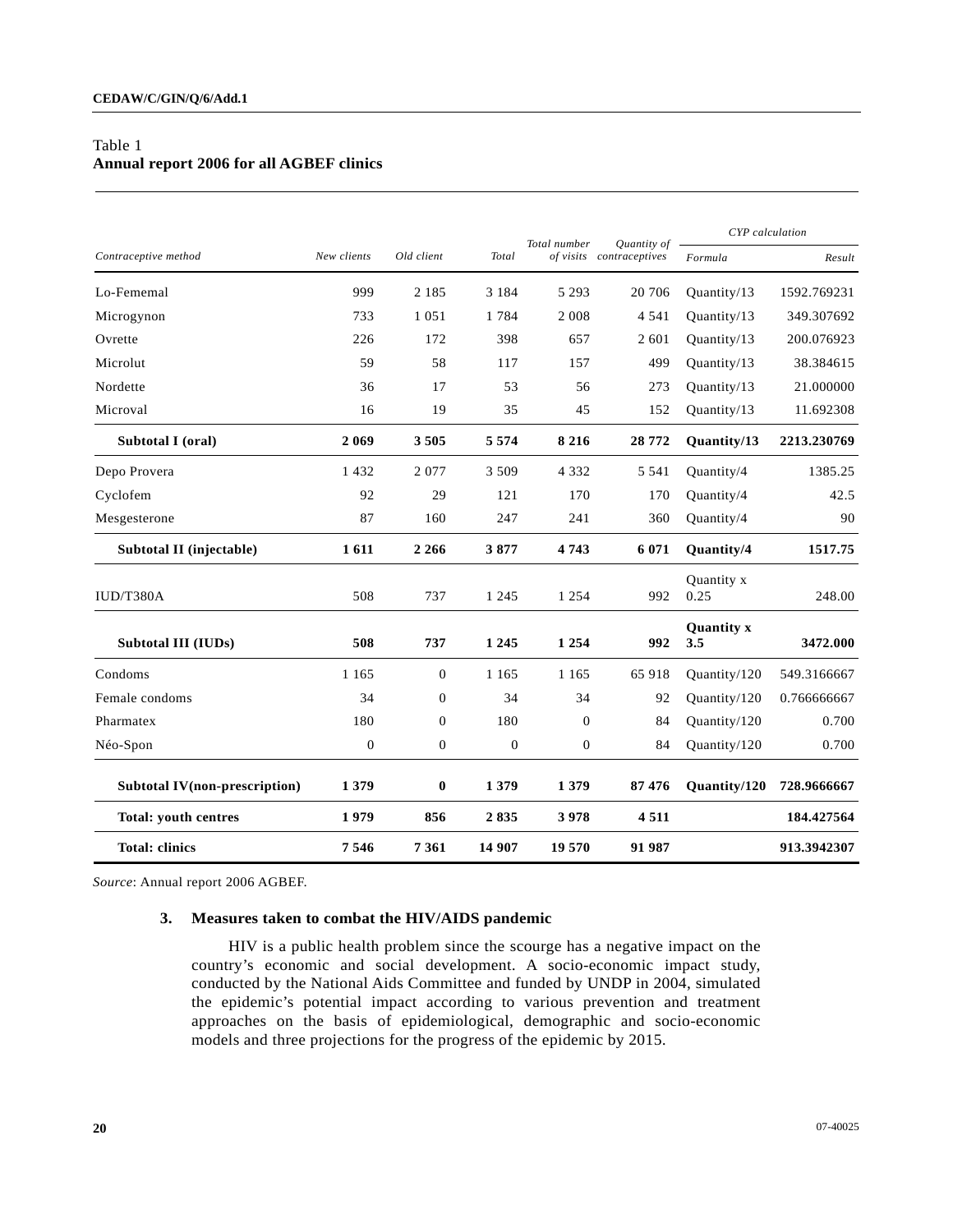According to this study, the number of people living with HIV and AIDS will increase to 167,000 and 374,000, respectively; between 27 and 37 per cent of the population aged 15 to 49 — the most economically active age group — will die of AIDS; the number of children orphaned by AIDS will continue to rise to a total of 82,000 to 102,000; the number of public hospital beds will fall to between 39 and 67 per cent of current capacity; the impact of the decline in the workforce as a result of HIV/AIDS on the gross domestic product (GDP) will be on the order of 0.4 to 0.6 per cent; the number of people living below the poverty line could increase by 5.4 to 6.6 per cent as a result of HIV/AIDS; and the number of qualified workers in the health-care and education sectors will be reduced by 3 to 4 per cent.

 These consequences will have a serious impact on the functioning of the social system and will hinder efforts to improve the living conditions of the population and, in particular, the status of women.

 In 2002, Guinea established the Executive Secretariat of the National AIDS Committee (in existence since 1987) under the aegis of the Office of the Prime Minister. The Committee is represented at all levels, including that of the rural development communities.

### **Several initiatives have been taken:**

 A national HIV/AIDS strategic framework document for the period 2002-2006 has been prepared; a multi-sectoral HIV/AIDS project has been launched; sectoral HIV/AIDS committees have been established; screening has been promoted through the establishment of Voluntary, Anonymous Testing Council at several health centres in the Capital and in some prefectures; income-generating activities have been set up; women and girls with HIV/AIDS have been given medical and psychosocial care; the institutional capacities of providers have been strengthened; the First Lady has been genuinely involved in the effort to combat HIV/AIDS through awarenessraising; treatment has been provided to infected and affected persons; and efforts have been made to prevent mother-to-child transmission of HIV in the nation's army garrisons and mining regions.

 The First Lady has been involved in the founding of African Synergy against AIDS and Suffering and OPDAS; a plan of action to combat the feminization of HIV/AIDS is in place; REGAP+ has been effectively involved in the effort to combat AIDS; social communication guides have been developed with a view to behaviour modification; an AIDS orphans care guide has been prepared; and there are 17 voluntary, anonymous testing centres.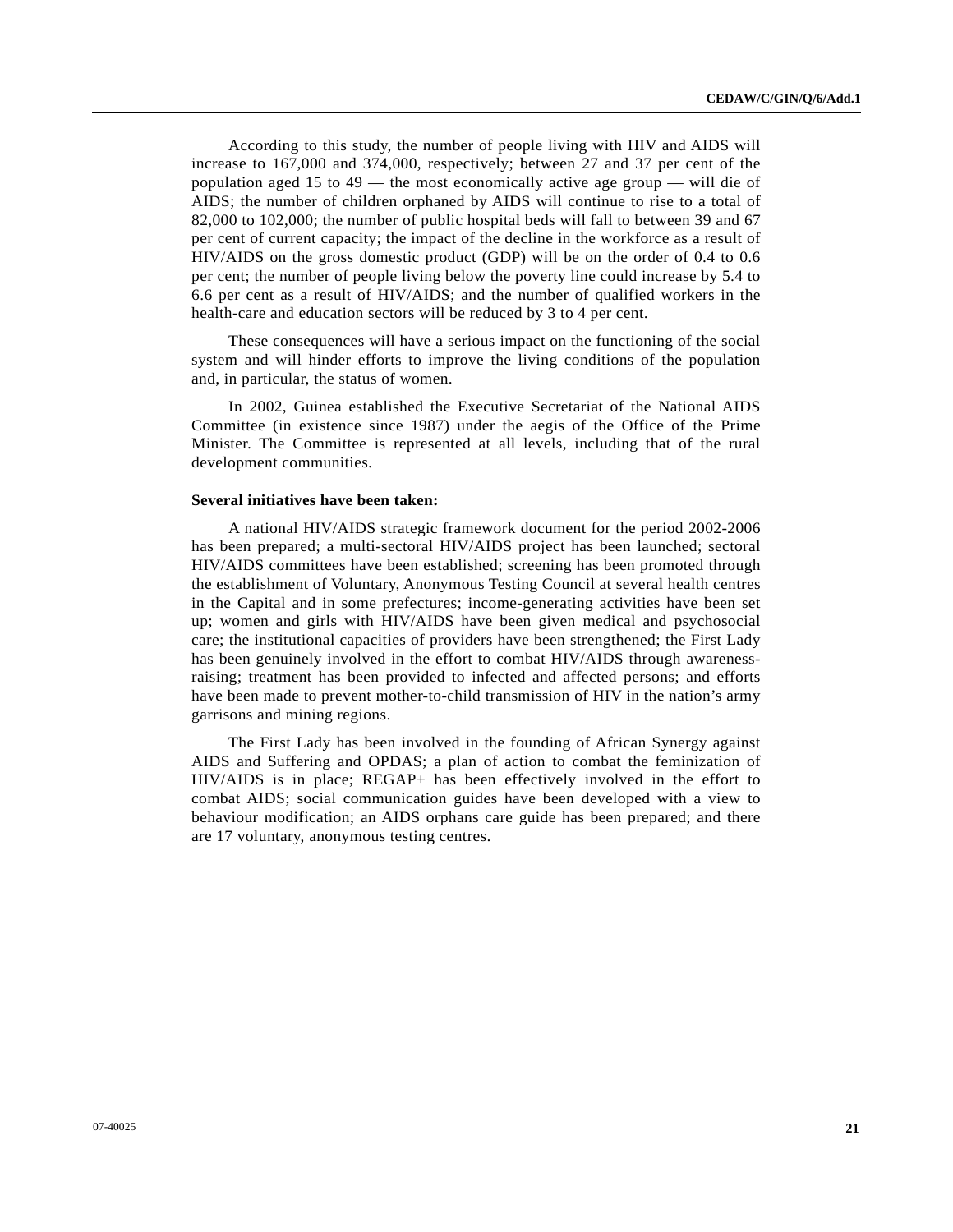|                 |            | Women age 15-49 |            | Men age 15-49   | Total      |          |
|-----------------|------------|-----------------|------------|-----------------|------------|----------|
| Age group       | Percentage | Positive number | Percentage | Positive number | Percentage | Positive |
| $15-19$         | 1.0        | 800             | 0.5        | 1 4 6 5         | 0.8        | 664      |
| $20 - 24$       | 1.4        | 559             | 0.7        | 1 0 2 0         | 1.1        | 460      |
| $25 - 29$       | 2.0        | 609             | 1.1        | 894             | 1.7        | 285      |
| $30 - 34$       | 2.8        | 528             | 0.6        | 833             | 2.0        | 305      |
| $35 - 39$       | 1.9        | 559             | 0.6        | 904             | 1.5        | 346      |
| $40 - 44$       | 1.4        | 336             | 3.1        | 653             | 2.1        | 287      |
| $45-49$         | 3.3        | 351             | 0.6        | 619             | 2.1        | 268      |
| 50-54           | n/a        | n/a             | 1.6        | n/a             | n/a        | 258      |
| 55-59           | n/a        | n/a             | 2.5        | n/a             | n/a        | 191      |
| Total age 15-49 | 1.9        | 3772            | 0.9        | 6 3 8 7         | 1.5        | 2616     |
| Total age 15-49 | n/a        | n/a             | 1.1        | n/a             | n/a        | 3 0 6 4  |

# Table 4  **Incidence of HIV: age-disaggregated percentages of seropositive women and men aged 15 to 49**

 $n/a$  = not applicable

*Source*: Demographic and Health Survey/Guinea (EDSG) III

 The treatment available to HIV-positive women is first and second generation tri-drug therapy, depending on the virus type. These treatments are not Statesubsidized; however, free treatment is provided by some international NGOs (including Doctors without Borders and the Community of Sant'Egidio Drug Enhancement against Aids in Mozambique (Dream) project) and some national NGOs (ASFEGMASSI/SWAA).

# **4. Achievements, difficulties and prospects for the future**

# **1. Achievements**

### **State-sponsored activities:**

- Preparation of the National Strategic Plan to Combat Female Genital Mutilation (2001-2010) by CPTAFE;
- Preparation of a 10-year coordinated plan of action to eliminate female genital mutilation (2003-2013) by MACFE;
- The Nutritional Health Programme;
- The National Safe Motherhood Programme and the introduction of community-based cooperatives for dealing with pregnancy and childbirth risks (MURIGA);
- A Ministry of Health Reproductive Health Division Programme;
- Promotion of family planning;
- An EIP/PHC/ED;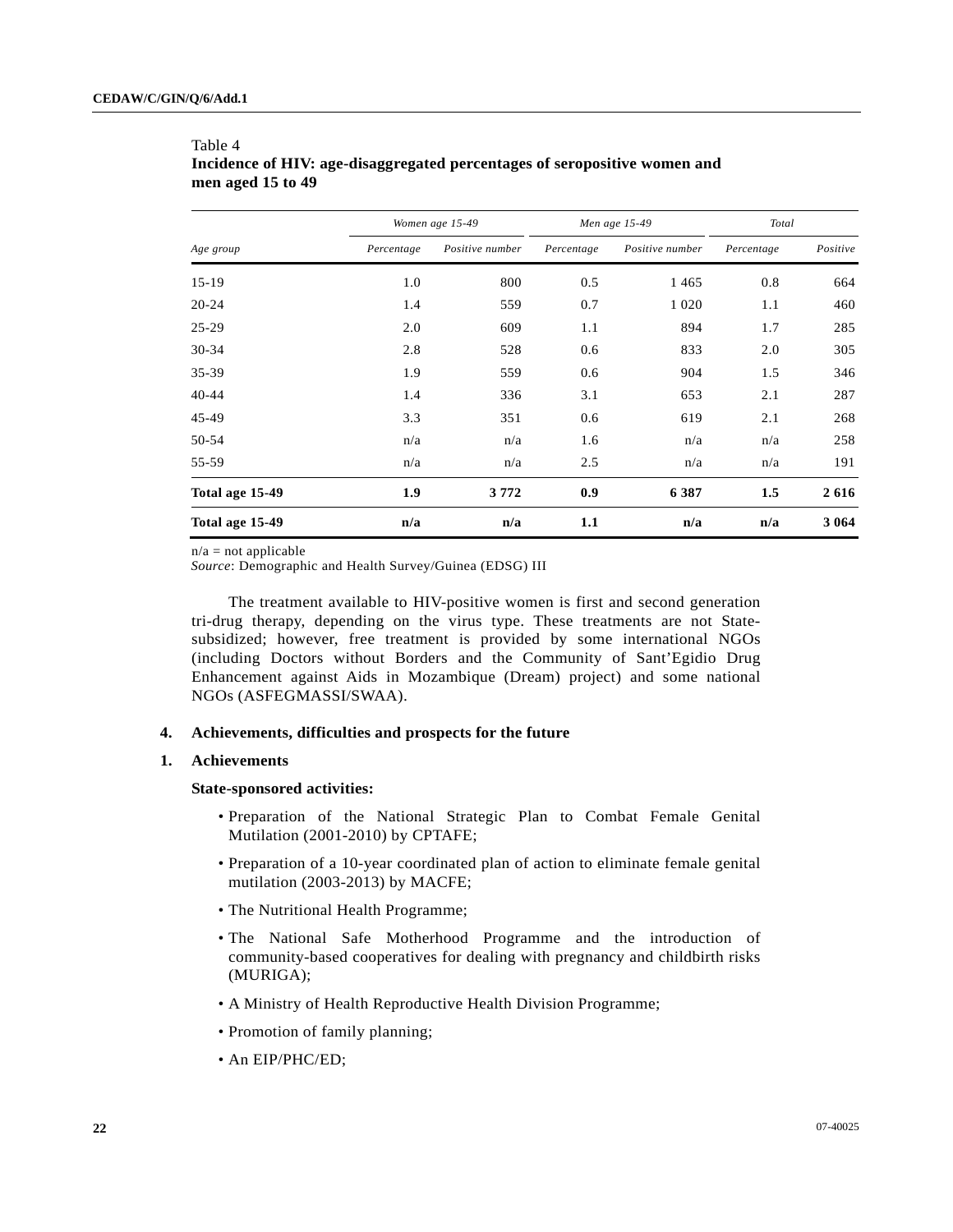- Psychosocial coverage for people living with HIV/AIDS;
- Treatment for mothers and children at pilot sites; and
- A cervical and breast cancer screening programme, using visual methods, in urban and rural areas.

# **Difficulties**

- Inadequate health coverage;
- Under-use of health services by women;
- Poor distribution of staff;
- Inadequacy of infrastructures and equipment;
- Problems with the State system for the provision of supplies;
- Failure to distribute and manage pharmaceutical products;
- A low community participation rate and the persistence of social and cultural factors (such as early marriage and pregnancy, female genital mutilation and nutritional taboos); and
- The poverty of the population.

### **Prospects for the future**

- Improved health-care capacities;
- Strengthened implementation of Guinea's 10-year Strategic Plan, which coordinates with the world plan to combat female genital mutilation, adopted at the international zero tolerance conference held in Addis Ababa in February 2000;
- Coverage of all prefectures through the establishment of MURIGAs;
- Development of a Fistula Support Programme in cooperation with EngenderHealth;
- Development of a Fistula Support Programme;
- Establishment of a strategy document to combat the feminization of AIDS; and
- Establishment of an organized cervical and breast cancer prevention programme.

### **III. Stereotypes and education**

### **Prevalence of excision**

 According to the Demographic and Health Survey/Guinea (EDSG) III, excision is a widespread practice in Guinea which virtually all women (96 per cent) have undergone. One in three women is excised in early childhood, irrespective of her place of residence, region or level of education. Only 10 per cent of women have been excised by a trained health-care worker (doctor, nurse or midwife).

 Most women (69 per cent) view excision as a practice that should continue, while approximately one woman in five (19 per cent) thinks that it should be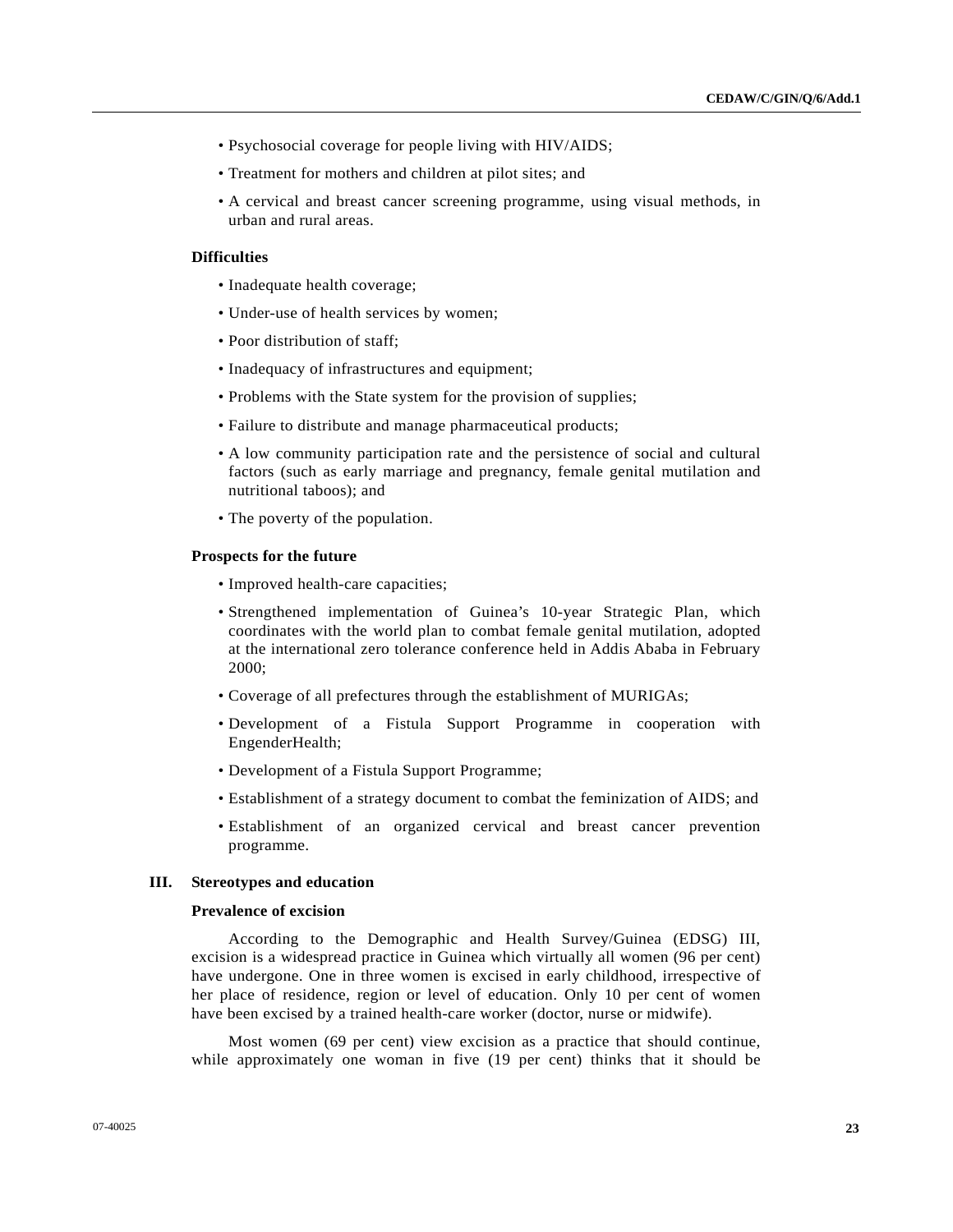abandoned. The primary reasons provided to surveyors as justification for continuing this practice are social recognition (64 per cent) and religious obligation (32 per cent).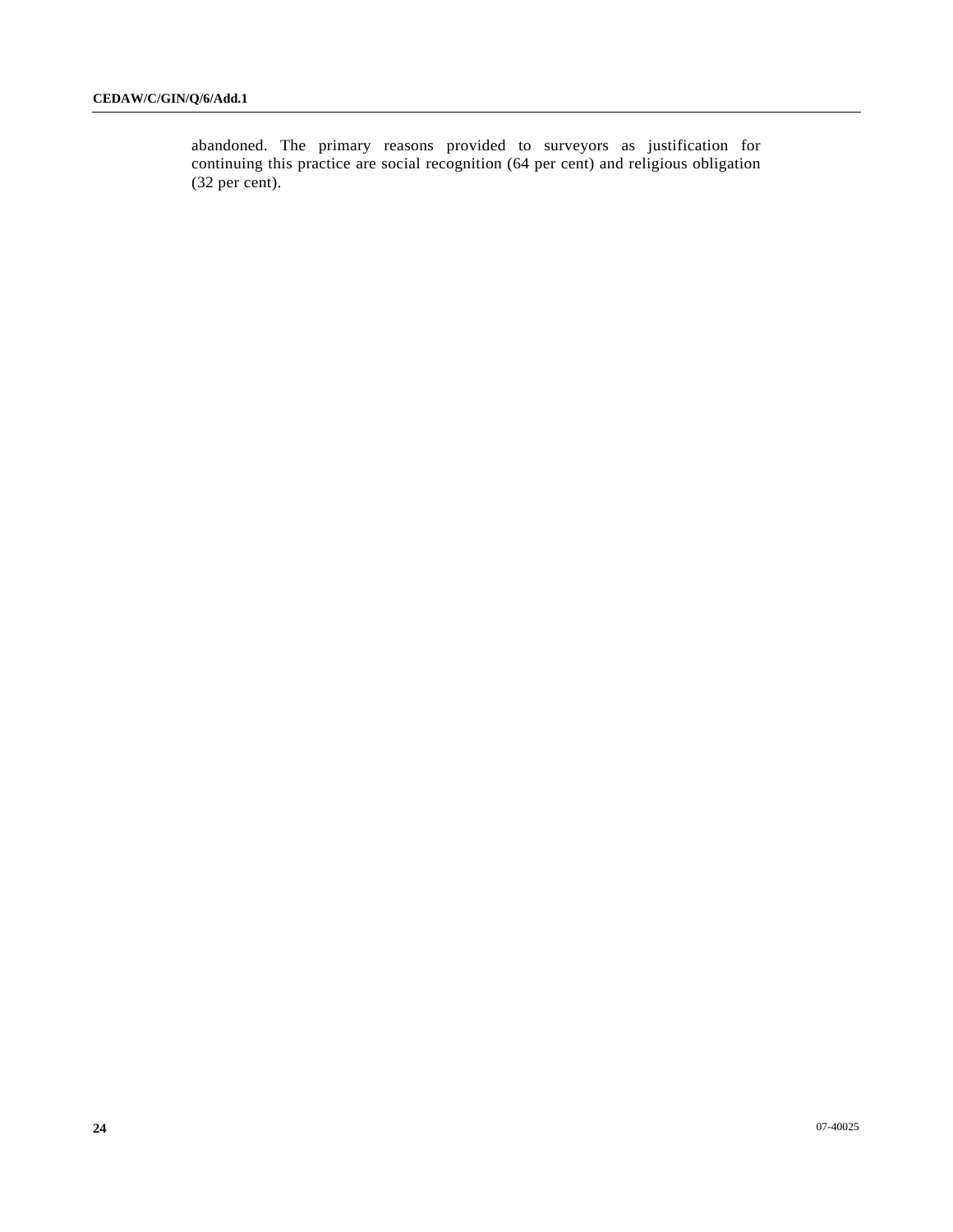|                                     | Percentage of           |                        |                                    |                                              | Number of Some flesh<br>excised<br>women | Type of excision        |                         |                            |                                    |                         |                                     |
|-------------------------------------|-------------------------|------------------------|------------------------------------|----------------------------------------------|------------------------------------------|-------------------------|-------------------------|----------------------------|------------------------------------|-------------------------|-------------------------------------|
| Sociodemographic<br>characteristics | men who are<br>aware of | excision Number of men | Percentage of<br>aware of excision | Percentage of<br>women who are women who are |                                          |                         | removed flesh removed   | Cutting, no Closing of the | No answer/<br>vagina Does not know | <b>Total</b>            | Total number<br>of women<br>excised |
| Age group                           |                         |                        |                                    |                                              |                                          |                         |                         |                            |                                    |                         |                                     |
| $15 - 19$                           | 99.6                    | 664                    | 99.9                               | 89.3                                         | 1648                                     | 86.1                    | $2.3\,$                 | $8.2\,$                    | 3.4                                | 100.0                   | 1471                                |
| $20 - 24$                           | 99.7                    | 482                    | 99.9                               | 94.6                                         | 1 1 5 2                                  | 84.1                    | 1.7                     | 10.6                       | $3.5\,$                            | 100.0                   | 1 0 8 9                             |
| $25 - 29$                           | 100.0                   | 311                    | 100.0                              | 96.6                                         | 1 2 5 9                                  | 85.8                    | $1.4\,$                 | 9.3                        | 3.5                                | 100.0                   | 1 2 1 5                             |
| 30-34                               | 100.0                   | 307                    | 99.9                               | 97.4                                         | 1 1 1 9                                  | 85.9                    | 2.1                     | 9.7                        | 2.3                                | 100.0                   | 1 0 9 0                             |
| 35-39                               | 100.0                   | 362                    | 99.8                               | 98.6                                         | 1 1 7 0                                  | 88.7                    | $1.3\,$                 | $8.5\,$                    | 1.6                                | 100.0                   | 1 1 5 4                             |
| $40 - 44$                           | $100.0\,$               | 301                    | 100.0                              | 98.1                                         | 821                                      | 88.4                    | 1.6                     | 8.7                        | 1.3                                | $100.0\,$               | 806                                 |
| 45-49                               | $100.0\,$               | 281                    | 99.9                               | 99.5                                         | 785                                      | 86.8                    | $\rm 0.8$               | $11.0\,$                   | $1.5\,$                            | 100.0                   | 781                                 |
| 50-59                               | 100.0                   | 465                    | $\mathrm{n}/\mathrm{a}$            | $\mathrm{n}/\mathrm{a}$                      | $\mathrm{n}/\mathrm{a}$                  | $\mathrm{n}/\mathrm{a}$ | $\mathrm{n}/\mathrm{a}$ | $\mathrm{n}/\mathrm{a}$    | $\mathrm{n}/\mathrm{a}$            | $\mathrm{n}/\mathrm{a}$ | $\mathrm{n}/\mathrm{a}$             |
|                                     |                         |                        |                                    |                                              |                                          |                         |                         |                            |                                    |                         |                                     |

07-40025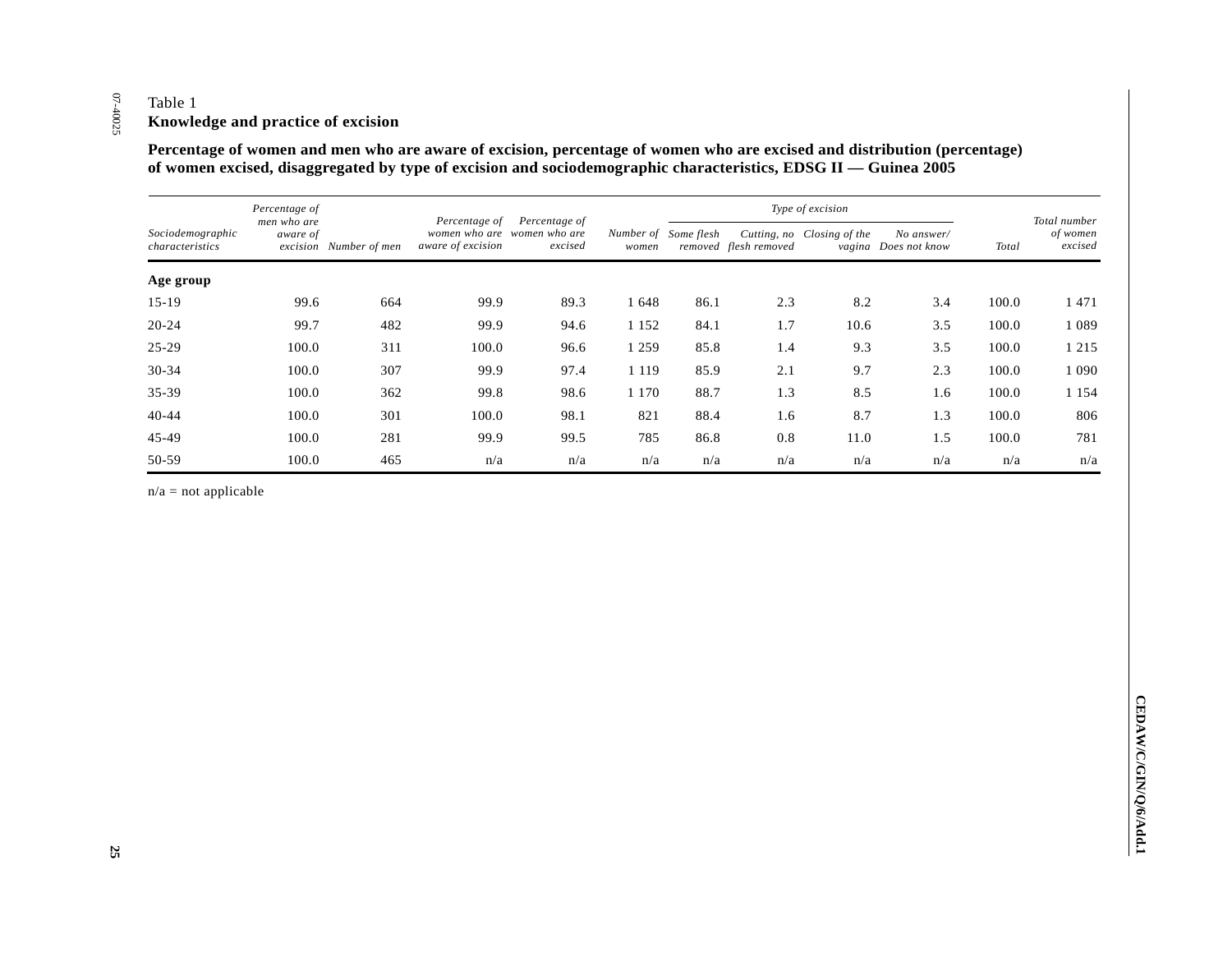#### **26**  Table 2

# **Age of women surveyed at time of excision**

# **Disaggregated (by percentage) according to age and sociodemographic characteristics, EDSG III Guinea — 2005**

|                                     |                    |       |         | Age at time of excision |         |       |                             |              |                                  |
|-------------------------------------|--------------------|-------|---------|-------------------------|---------|-------|-----------------------------|--------------|----------------------------------|
| Sociodemographic<br>characteristics | In early childhood | $0-1$ | $2 - 4$ | $5 - 9$                 | $10-14$ | $15+$ | No answer/<br>Does not know | <b>Total</b> | Total number of<br>women excised |
| Age group                           |                    |       |         |                         |         |       |                             |              |                                  |
| $15-19$                             | 29.1               | 0.2   | 2.4     | 37.7                    | 25.7    | 2.3   | 2.7                         | 100.0        | 1471                             |
| $20 - 24$                           | 32.9               | 0.3   | 2.3     | 33.9                    | 25.0    | 2.4   | 3.2                         | 100.0        | 1 0 8 9                          |
| $25-29$                             | 33.8               | 0.0   | 1.9     | 32.6                    | 25.5    | 2.8   | 3.4                         | 100.0        | 1 2 1 5                          |
| $30 - 34$                           | 35.6               | 0.1   | 1.7     | 29.8                    | 25.6    | 4.1   | 3.1                         | 100.0        | 1 0 9 0                          |
| $35 - 39$                           | 35.1               | 0.0   | 1.7     | 28.4                    | 28.9    | 2.6   | 3.3                         | 100.0        | 1 1 5 4                          |
| $40 - 44$                           | 35.5               | 0.1   | 0.9     | 30.8                    | 25.3    | 4.7   | 2.6                         | 100.0        | 806                              |
| $45 - 49$                           | 36.9               | 0.2   | 1.7     | 22.7                    | 30.3    | 4.1   | 4.2                         | 100.0        | 781                              |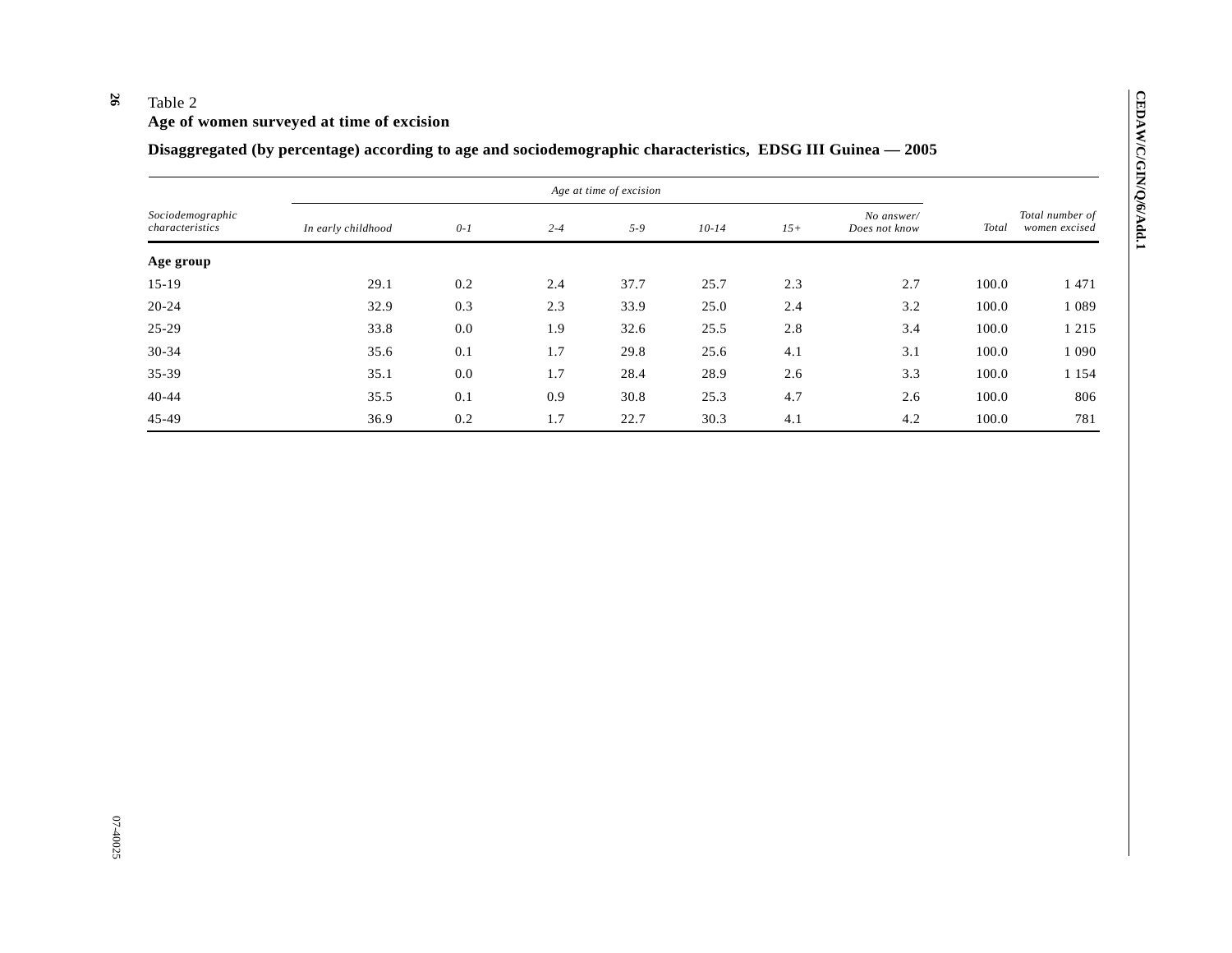### **Education (article 10)**

### **1. Achievements**

 A political commitment to reducing gender disparities by implementing policies, programmes and projects in support of education for girls has been made. At the national level, Ministry of Education and Scientific Research equity committees have been established at the regional and prefectural levels and CONEBAT, which provides support for girls who have dropped out of or never attended school, has been created.

 Functional literacy modules have been included in the curriculum of the women's self-help centres (CAAF) and, in 2003, a United Nations Educational, Scientific and Cultural Organization (UNESCO) Chair of Women, Gender, Society and Development was created at the University of Conakry.

The statistics illustrate the low levels of education for girls and women:

- Primary school enrolment rates for the 2004/05 school year (63 per cent for girls and 67 per cent for boys);
- Primary school attendance rates (73 per cent for girls, 83 per cent for boys and 82 per cent overall);
- Retention and success rates for girls, as measured by success in the national examinations:
	- Seventh grade entrance examination: 37.5 per cent for girls, 61.2 per cent for boys and 50 per cent overall;
	- BEP: 18 per cent for girls, 35.6 per cent for boys and 25.6 per cent overall;
	- BAC 1: 43.65 per cent for girls, 57.9 per cent for boys and 54.08 per cent overall;
	- BAC 2: 57.87 per cent for girls, 64.08 per cent for boys and 62.81 per cent overall.
- A significant decrease in the repeat and dropout rates; and
- Percentage of girls enrolled in higher education: 11.04 per cent in 1998 and 24.23 per cent in 2006.

### **2. Difficulties**

These success rates are even lower in rural areas:

- A high primary school repeat rate for girls (10.5 per cent, compared with 9 per cent for boys); and
- High dropout rates.

 With respect to continuing enrolment, the percentage of students who reach the fifth year of primary school is 74.9 per cent for girls and 76 per cent overall. In secondary school, the repeat rate is 14.49 per cent for girls, 10.59 per cent for boys and 11.79 per cent overall. The percentage of girls in the schools is lower at each grade level, particularly in the scientific and technical programmes. Despite these results, there are still major barriers to girls' retention and success in examinations, including discriminatory stereotypes associated with customs and traditions; poor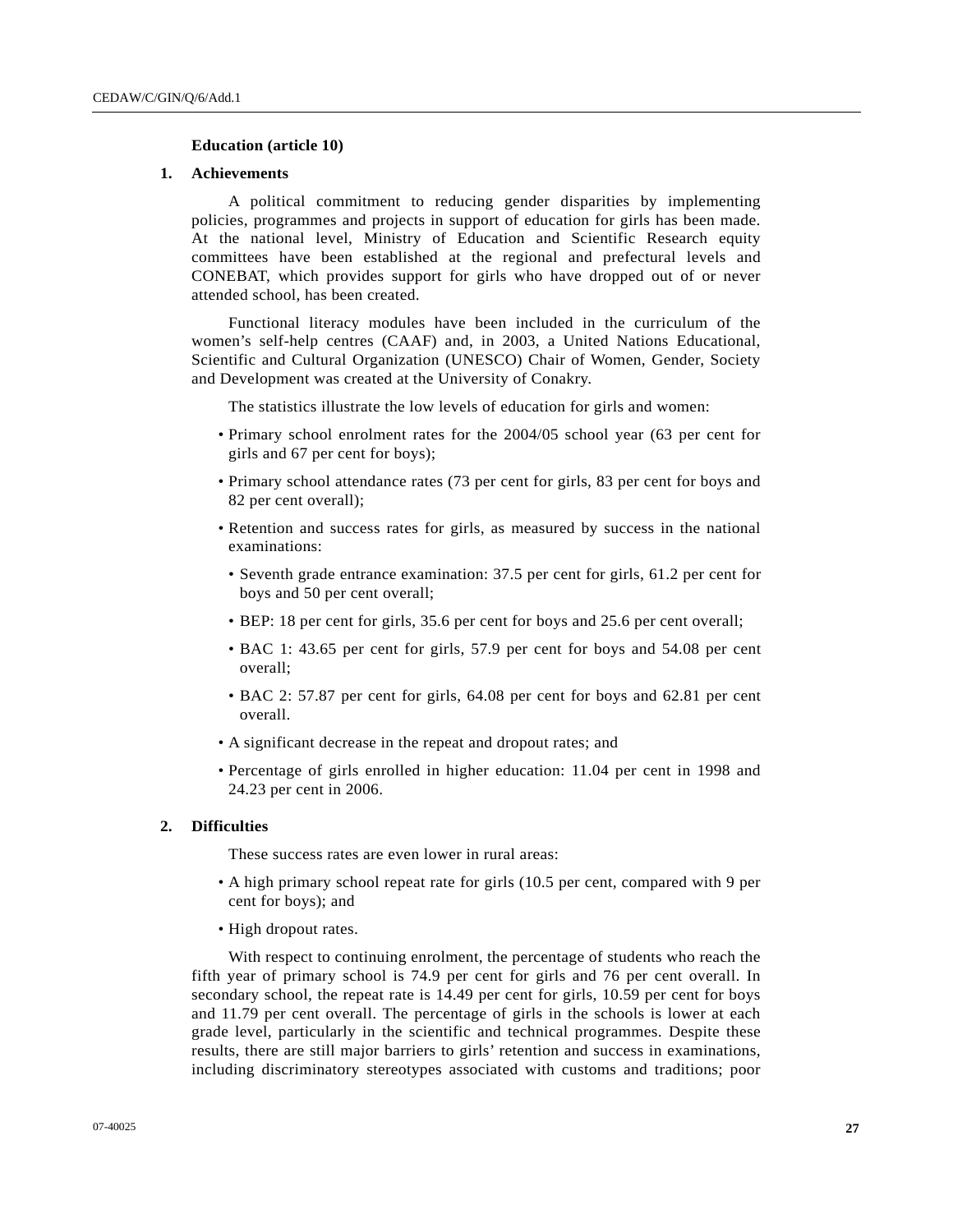institutional capacities of the structures and teachers involved in the education of girls and women; insufficient synergy and coordination of actions; insufficient infrastructures, teachers and teaching materials; failure to mobilize adequate resources; the high cost of education; poor, illiterate parents; and a shortage of nearby secondary schools.

# **3. Prospects for the future**

- Strengthen institutional and operational capacities at the national, intermediate and local levels;
- Strengthen the cooperation framework and set up national, regional and prefectural networks;
- Provide continued pedagogical support to girls who have trouble with certain subjects (tutoring for girls);
- Make regional coordination of girls' education more effective;
- Continue positive action in favour of girls;
- Build on successful experiences with school and university retention and success with a view to their expansion;
- Mobilize partners' support for community efforts by building and equipping high-quality school infrastructures at all levels;
- Mobilize additional resources for implementation of the national plan to fasttrack girls' education;
- Strengthen literacy programmes; and
- Ensure monitoring and evaluation of activities.

# **Gender roles and stereotypes (article 5)**

# **1. Achievements**

- In the Republic of Guinea, women have the same legal rights as men. The laws and regulations currently in force (the Constitution, the Civil Code, the Criminal Code, the Code of Criminal Procedure, the Land (Private and Stateowned) Code and the Economic Activity Code) are a considerable achievement in women's rise to dignity and social equality;
- Elimination of discriminatory stereotypes from textbooks;
- A specific girls' education policy;
- Establishment of 22 CONAG/DCF observatories in the schools to combat stereotypes and violence there;
- Awareness-raising campaigns to promote school attendance and keep girls in school; and
- A 2006 document containing a situational analysis of the family in Guinea.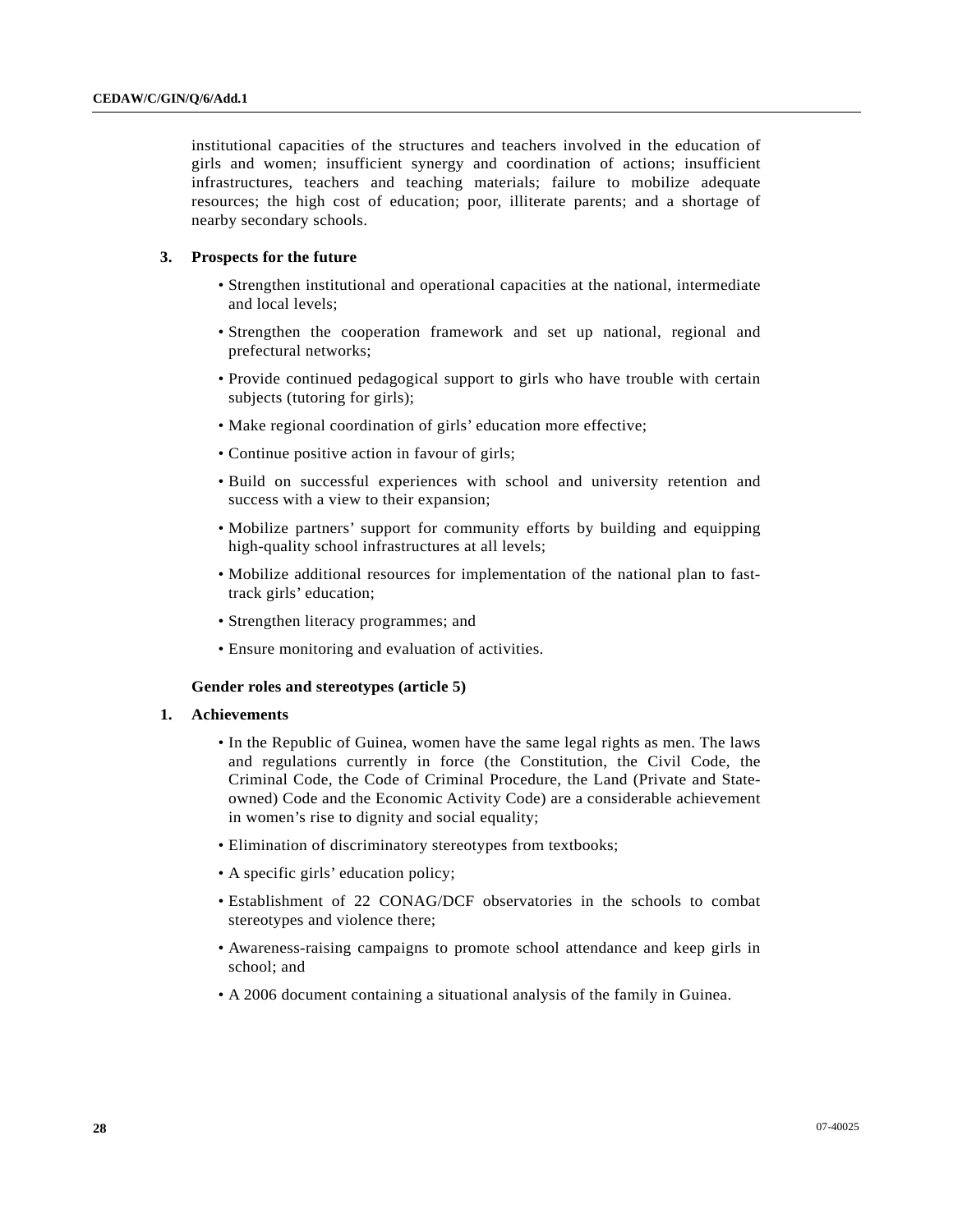### **2. Difficulties**

 Persistent sociocultural constraints; high rate of illiteracy; low educational level of women; poverty.

### **3. Prospects for the future**

 Continuing implementation of programmes to promote women's literacy, girls' enrolment and retention in school and successful completion of studies.

# **C. Economic questions**

 **Employment, rural women, access to property and poverty (articles 11, 13 and 14)** 

### **Access to employment**

### **1. Achievements**

 In accordance with article 18 of the Basic Law, "all citizens have the right to employment. The State establishes the necessary conditions for the exercise of this right. No one can be denied this right on the grounds of gender, race, ethnicity or opinion".

 Article 11, paragraph 2, of the Civil Service (General Regulations) Act No. 028 stipulates that "discrimination among civil servants on the grounds of their political, philosophical or religious views, union membership, gender or ethnicity is prohibited".

 Thus, neither Act No. 028 nor the Labour Code discriminates against women in access to employment.

- Improved access of women to paid employment through:
	- diversification of the jobs held by women;
	- promotion of growth sectors initially reserved for men;
- Improved legal and institutional framework through the establishment of public and private agencies to promote employment and human resources.

# **2. Difficulties**

 Sociocultural factors in all their forms, lack of applied management training and professional qualifications, devaluing of women's work, lower levels of skills among women leading to a high unemployment rate for women following staffing cuts in the civil service.

### **3. Prospects for the future**

 Establishment of a database on the situation of women and employment, upgrading of women's professional capabilities.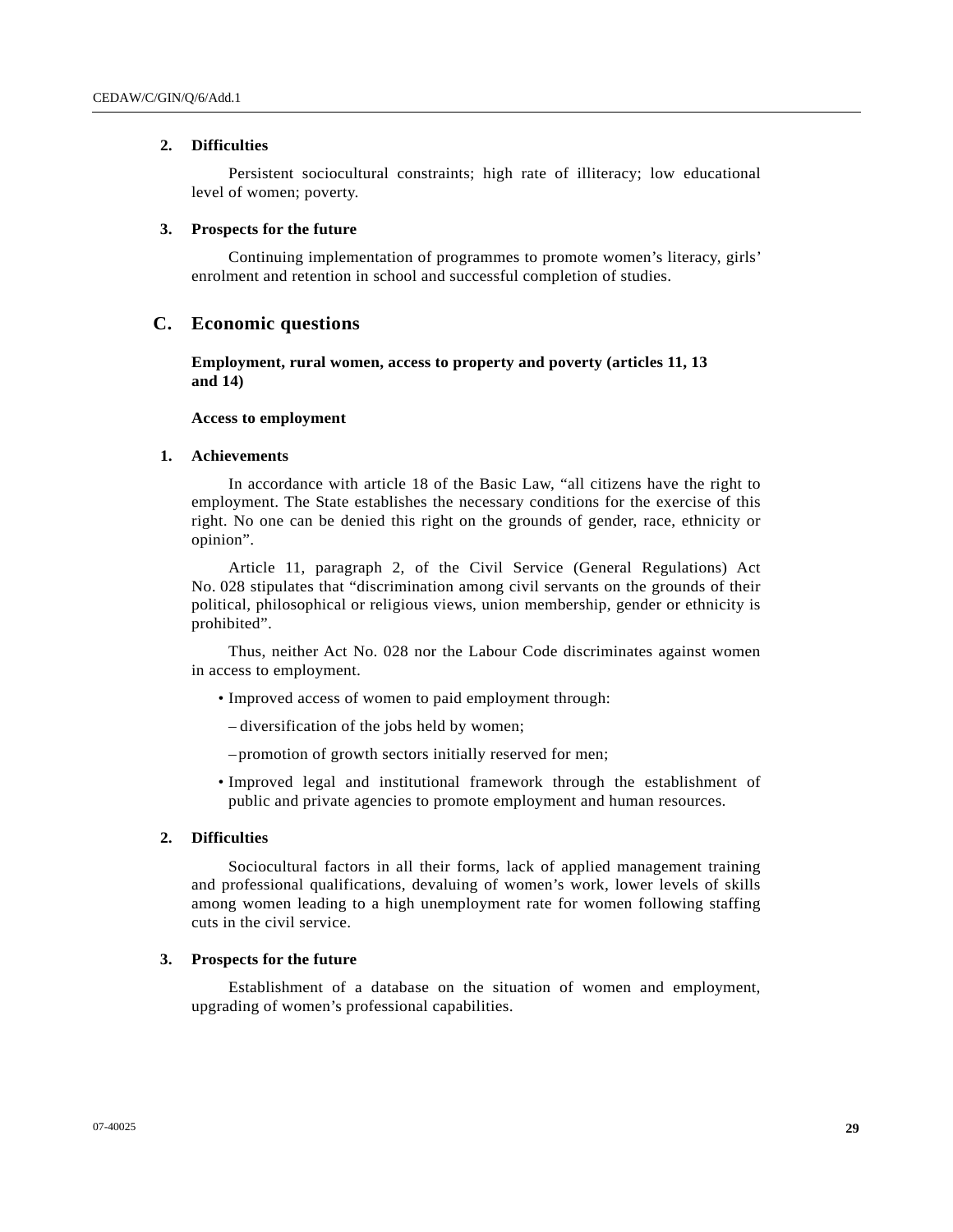### **Socio-economic rights (article 13)**

### **1. Achievements**

 Employed women are entitled to bank loans, mortgages and all forms of financial credit on the same basis as men. Women in the informal sector can receive loans from microfinance institutions. There is no discrimination between men and women. Women have the right to participate in recreational and sports activities and all aspects of cultural life (for example, Gymcana was organized by a woman).

### **2. Difficulties**

 Women in Guinea do not receive family benefits. Businesses run by women receive little financing from the banking sector. Women find it difficult to produce the collateral required to obtain loans; they have little knowledge of the procedures and conditions for receiving bank loans; businesses run by women lack structure and are small in size; the eligibility and repayment conditions are restrictive.

### **3. Prospects for the future**

 Proposals have been presented to the Government on the payment of family benefits to employed women whose spouses are not in the civil service, on a future expansion of the network of savings and loan funds to the country's interior and on making the national women's football championship an official event.

### **Rural women (article 14)**

 Women in rural areas are given special attention, since most Guinean women live in such areas. They are involved in agricultural production, livestock raising, harvesting and the processing and marketing of products. Their agricultural production is usually intended for family consumption and sale in local markets.

 The following measures have been taken to support women in the informal sector in rural areas: establishment of a rural women's organization by natural region that offers technical support, equipment, agricultural inputs and fertilizers to promote increased crop yields; encouragement of local microfinance institutions (YETE MALI, Crédit Rural, CAFODEG, CENAFOD, PRIDE/Finance, Agence autonome d'assistance intègre aux entreprises); promotion of women's participation in national, regional and international agricultural fairs; providing training to women in processing of local products for better preservation; establishment of a component for the organization and strengthening of local communities in gender and income-generating activities under the IFAD project; encouragement or establishment of women's unions and federations, a national women's training college, rural women's professional organizations and a confederation of Guinean professional organizations; promotion of West African Network of Peasant Organizations and Agricultural Producers (ROPPA).

 In addition, the National Rural Development and Agricultural Extension Service, through effective use of the SAGA methodology, reported participation by 52 per cent of women in extension activities in 2003.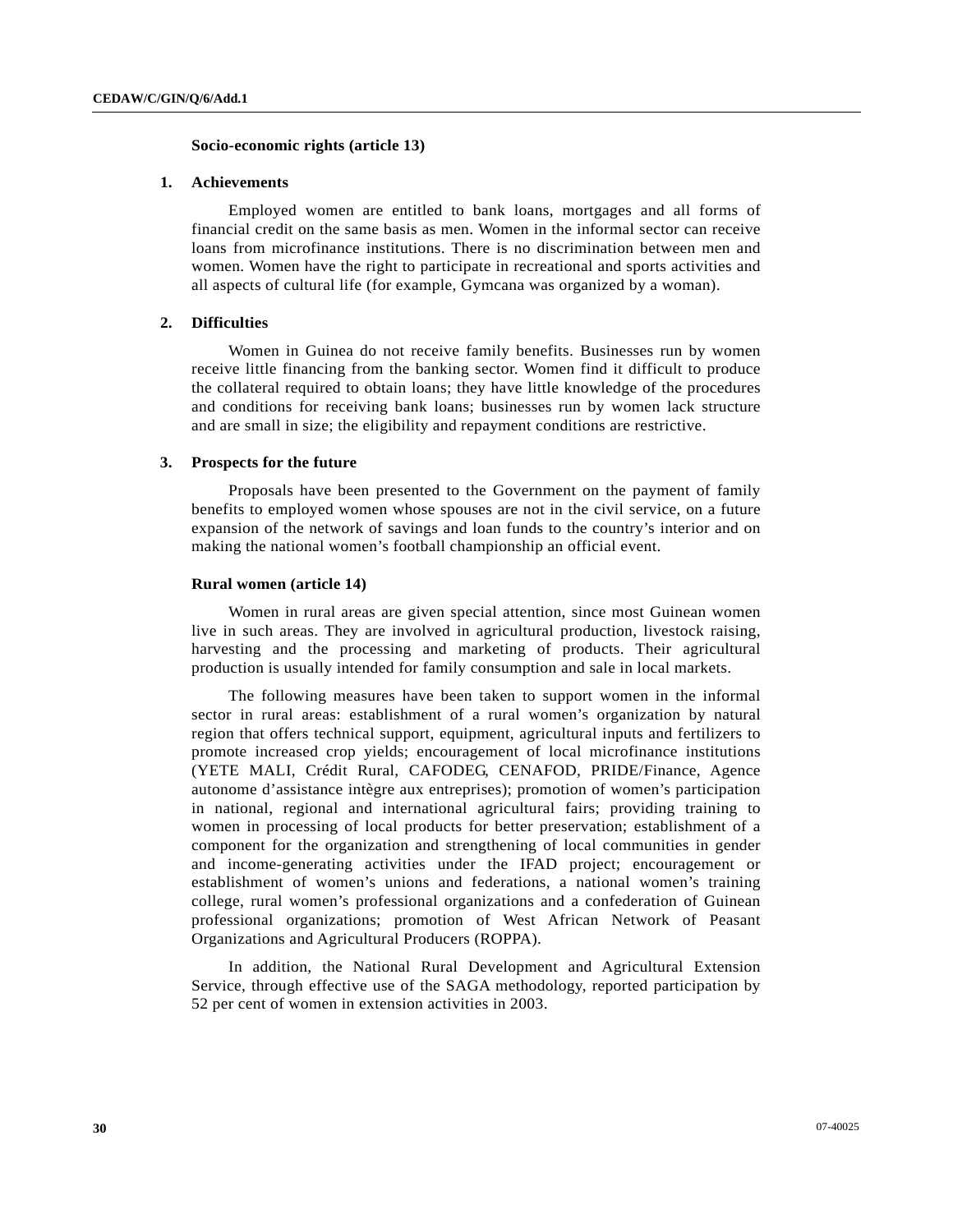### **1. Achievements**

 Establishment of appropriate credit institutions; support and training for women's groups in managing their activities; establishment of the National Rural Development and Agricultural Extension Service and FONAEF; establishment of the Triennial National Literacy Programme for 300,000 women at the grass-roots level; implementation of the Project to Support Women's Economic Activities with assistance from the Government and the African Development Bank (ADB); construction and renovation of five Women's self-reliance support centres; implementation of the Gender and Agricultural Development Framework Programme; establishment of a gender unit in the Ministry of Agriculture with a sectoral strategy to professionalize women farmers.

### **2. Difficulties**

 The barriers women encounter include: difficulty of access to land and agricultural inputs; their heavy schedule; difficulty in gaining access to financial resources and in meeting conditions for receiving credit; high interest rates; the subsistence nature of their production; lack of information; lack of agricultural equipment and packaging material; inappropriate technology; persistence of custom or force of habit; limited access to new information, enhanced technology, extension services and training; difficulty in marketing local products; difficulty in gaining access to markets; limited amounts of arable land available to women.

### **3. Prospects for the future**

 Conducting awareness campaigns on the Land (Private and State-owned) Code, which does not discriminate against women; advocacy with microfinance institutions to improve conditions for women's access to credit; development of rural roads; establishment of units for the processing, conservation and packaging of local products; marketing; facilitating women's access to microcredit; provision of financing for income-generating activities.

# **D. Questions relating to the institutional machinery**

### **1. Institutional framework for the status of the Convention**

### **2. Governmental machinery**

 MASPFE; National Office for the Status of Women, which includes a Promotion and Protection of Women's Rights Division.

 The machinery to monitor the implementation of the Convention consists of a national committee and seven regional committees whose mandate is to: monitor the implementation of the Convention at the national and regional levels; develop national and regional plans of action for the implementation of the Convention; translate laws into national languages; identify cases of violence against women; intervene to resolve problems relating to violations of women's rights; draft quarterly reports; conduct activities to provide information and raise awareness of legal texts concerning women, in particular the Convention.

 Unfortunately, these committees have not functioned because of lack of support. Their impact on the protection and promotion of women's rights is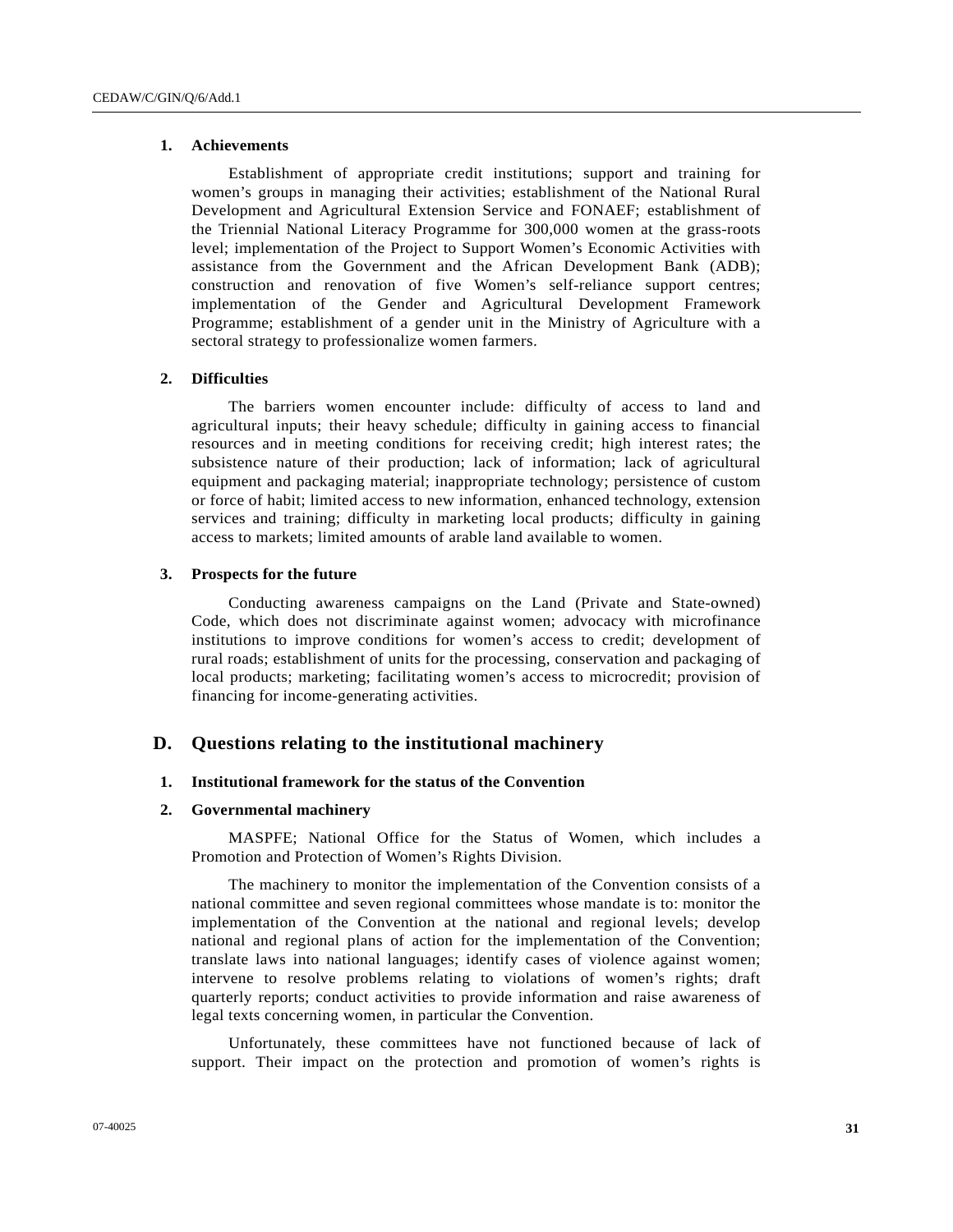demonstrated by the fact that women's rights issues are no longer concealed by local judicial, administrative, political and religious authorities. There are gender focal points in technical departments, the National Assembly and NGOs. The national policy has been revised and aligned with the Millennium Development Goals, the New Partnership for Africa's Development and other emerging issues. Organizations for the protection of human rights play a major role in this area.

### **3. Ongoing programmes and projects**

 Gender and Development Framework Programme; Women's Economic Activities Support Project; Triennial Women's Literacy Programme; Sectoral Programme to Combat HIV/AIDS; "Integration capacity of the population dimension in activities for the advancement of women" component; Communication for Development Programme; Protection of Women and Children Programme.

# **4. Completed project**

 Integration of Women into Community Action Project of the Guinea Local Development Programme.

 The implementation of these programmes and projects included the active involvement of national and international NGOs and development partners.

# **5. Non-governmental machinery**

### **(a) National non-governmental organizations**

CONAG/DCF, REGESS for the advancement of women (2004), the Women Producers' Agricultural College (2005), Union of Women Smoked Fish Producers and Exporters of Guinea (2005), CPTAFE, AGBEF, ASFEGMASSI, Maman Henriette Conte Foundation, Aid, Rights and Justice, REFAMP/G, etc.

### **(b) International non-governmental organizations and the like**

CECI and the Canadian Gender and Equity Cooperation Support Office, IFES, Tostan, Africare, etc.

### **(c) Sex-disaggregated data**

 There are inadequacies in the collection and processing of sex-disaggregated data, and this situation is a major handicap in the evaluation of compliance with the Convention and the follow-up to gender issues. Because of the limited amount of research on gender-specific issues, evaluations are essentially based on documentation analysis or sporadic sectoral reports as needed, such as those currently being prepared for the social and agricultural sectors. This gives greater importance to a qualitative analysis of the status of equity and equality.

 Thus, in the development of statistics, the presentation of reports according to gender disparities has not been continued at all levels. In order to have significant data regarding gender and equity, a tradition of inquiry and research must be established based on: clear identification of the bodies responsible for the collection, processing and dissemination of gender-specific data, ensuring that the qualified personnel required to successfully conduct data collection and processing activities